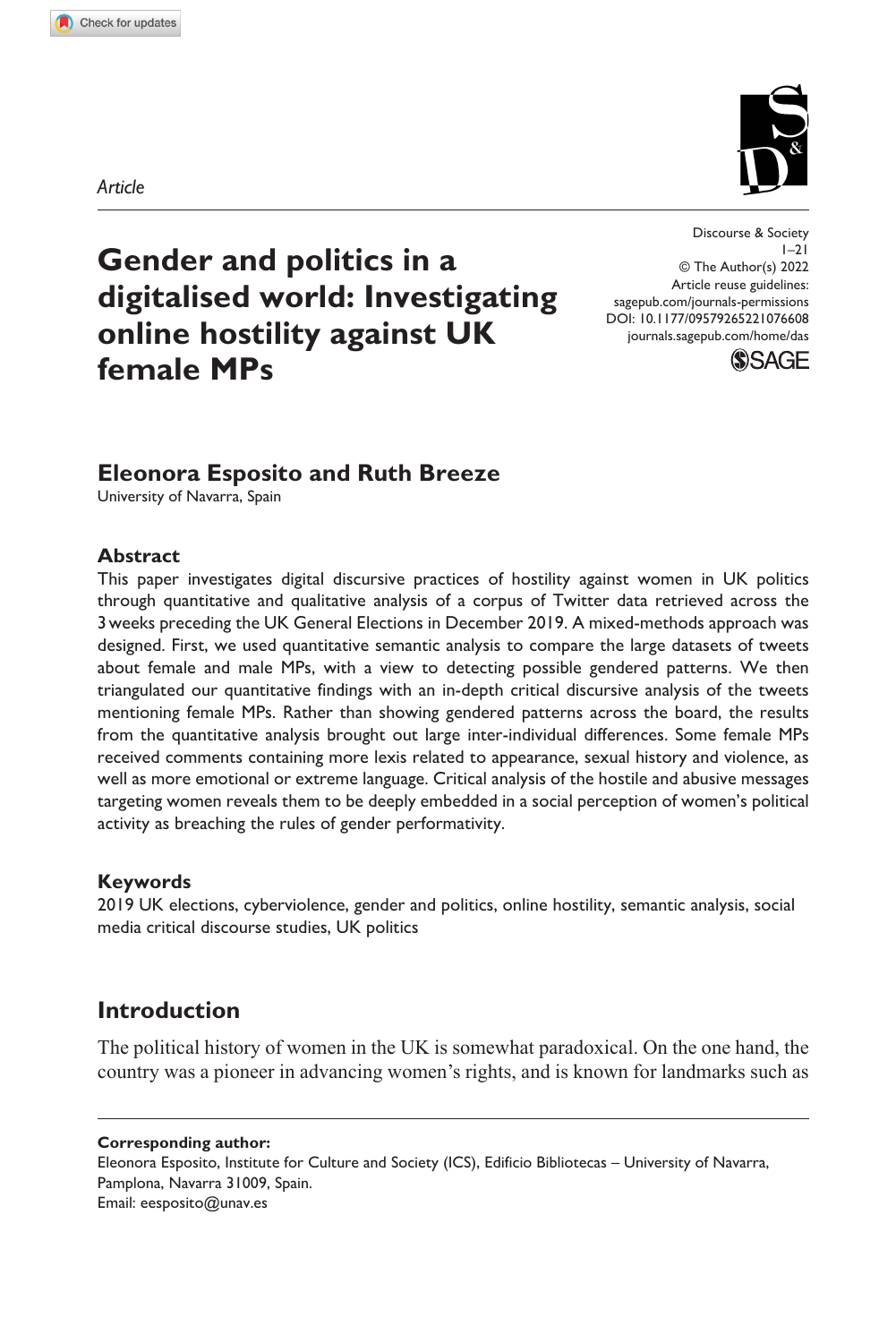Mary Wollstonecraft's seminal 'A Vindication of the Rights of Woman' (1792) or the establishment of the Women's Social and Political Union (WSPU) in 1903, more commonly known as the 'Suffragettes'. On the other hand, progress has been painfully slow, and 100 years after the election of Viscountess Astor as the first woman MP in 1919, women represented just one third of the Westminster Parliament (32%) in 2019 (House of Commons Library, 2020).

Not only do British MPs remain overwhelmingly male, but women still elbow for political representation while being faced with a culture of intimidation and abuse. Prior to the December 2019 general election, in fact, a large number of UK women MPs announced that they were going to step down because of the sheer amount of (verbal, physical or other) abuse they had received (Oppenheim, 2019). Although some extreme cases of violence and hate directed at female MPs have drawn public attention (Gorrell et al., 2020), such as the homicide of MP Jo Cox during the 2016 Brexit campaign, little is known about the everyday practices that reproduce and perpetuate sexism and genderbased discrimination in British political life.

Against this backdrop, the new affordances of digital and social media play a central role as established sites for the (re-)formation and consumption of information, values and worldviews. With ordinary users being empowered to the level of 'prosumers' (Ritzer and Jurgenson, 2010) in the context of 'democratised' and loosely censored digital environments (Yus, 2019), digital and social media platforms provide unlimited opportunities, both for citizens to air their vitriolic opinions and prejudices in public, and for social scientists to engage in the critical investigation of such bottom-up discourse formations and practices (KhosraviNik and Esposito, 2018).

In this paper, we investigate digital discursive practices of hostility against women in UK politics by collecting and analysing a corpus of Twitter data retrieved across the 3 weeks preceding the UK General Elections in December 2019. The corpus includes tweets mentioning male and female politicians of different ethnicities and from both the Labour and Conservative Parties. We hypothesised: (1) that there would be quantitative differences between the frequency of specific semantic fields in the datasets of tweets mentioning male and female MPs; and (2) that further analysis of the tweets about women would bring to light specific gendered categories of online hostility.

An innovative mixed-methods approach was designed to handle the large datasets obtained. We aimed to assess the potential of automated semantic analysis to detect gendered patterns, and to triangulate any quantitative findings with qualitative, indepth discursive analysis. To this end, we first analysed the datasets of tweets about male and female MPs, using *Wmatrix4* for lexical processing and semantic tagging, in order to identify patterns (Breeze, 2020; Rayson, 2008). The first stage of our study was thus essentially comparative. After the quantitative analysis we then engaged in purposeful sampling (Patton, 2002) specifically of the tweets mentioning women, explored discursive strategies of violence, harassment and abuse, and problematised them from a critical and intersectional perspective (KhosraviNik, 2017; KhosraviNik and Esposito, 2018). Although a similar in-depth study of the tweets mentioning men would doubtless also be revealing, this falls beyond the scope of the present study.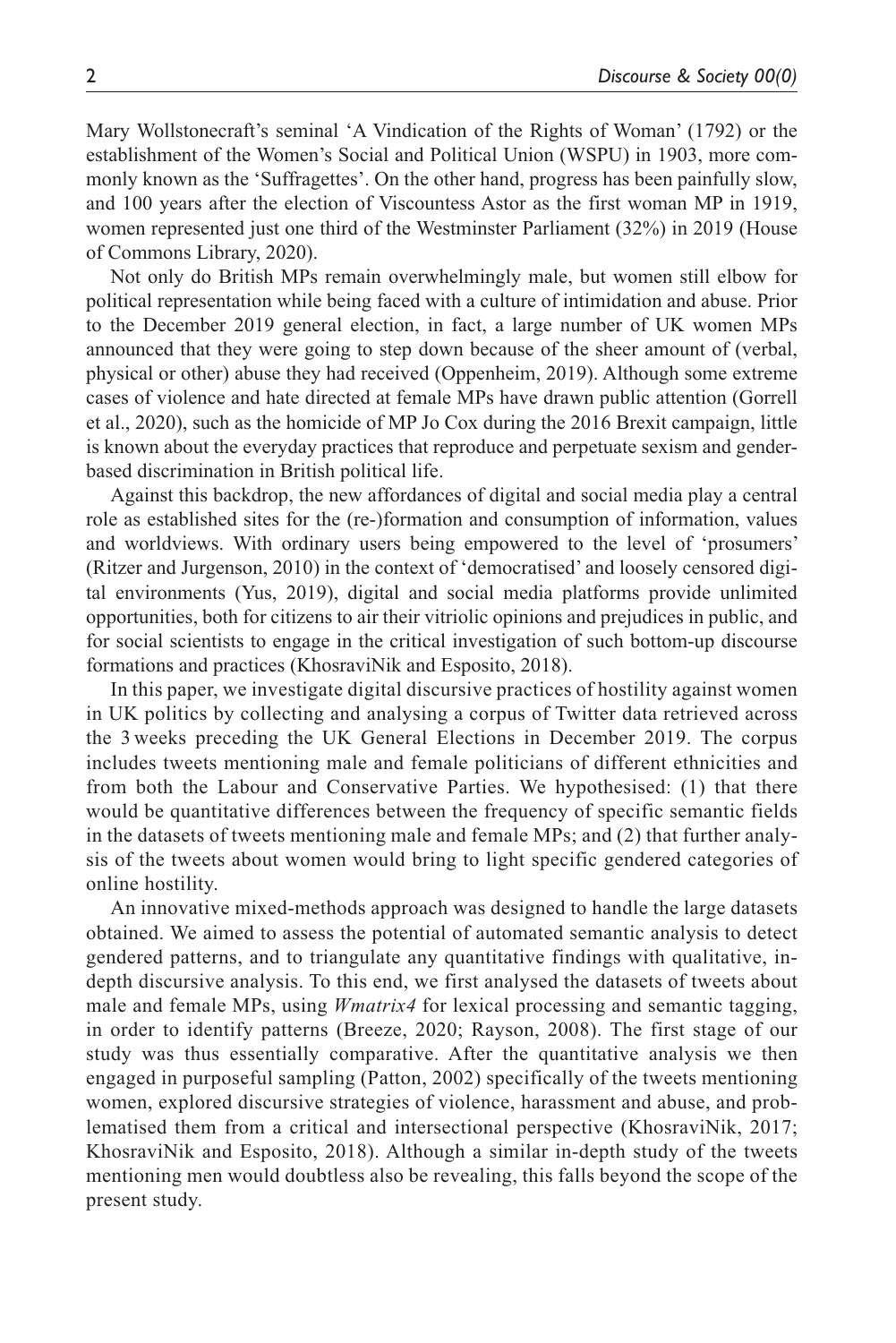# **Gender and politics in a digitalised world**

Digital technologies have given rise to a host of new ways for people to communicate, manage social relationships and get things done. We are witnessing myriad interdependent, contextualised digital communities evolving in a scenario of 'constant connectivity' (Keipi et al., 2017), which challenge how we perceive aspects of our identity and lifeworlds and most importantly, which have been contributing to a growing digital materialisation of public spaces.

Although the cybersphere has been enthusiastically celebrated as offering new affordances for self-expression and social interaction, it is increasingly acknowledged that it also tends to reproduce the very same structural inequalities that condition social life in the 'offline' world (KhosraviNik and Esposito, 2018). With a multifaceted digital divide emerging along the lines of previously existing social divides and exacerbating them, one of the enduring technological inequalities most relevant to our study is the gender divide (Dixon et al., 2014). Across digital affordances, in fact, women are twice as likely as men to be subjected to sexist abuse online, and are more likely to perceive online abuse as a serious problem in their lives (Pew Research Center, 2017). Mediated visibility, especially for women with a public life like athletes, journalists or politicians, amounts to a 'double-edged sword' by providing once-restricted information and imagery to the masses while also subjecting public figures to intensified scrutiny (Thompson, 2005: 41).

For example, statistics show that digital forms of violence, hate and abuse target women in politics disproportionately in comparison to their male counterparts (Atalanta, 2018). Women in politics are regularly subjected to a range of different types of violence and harassment, ranging from actual physical violence to semiotic harassment through dissemination of degrading images and sexist language. Although it is undeniable that male politicians are also often attacked or insulted, data disaggregation allows us to perceive the phenomenon as profoundly gender differentiated (Bardall, 2018), and there is compelling evidence to suggest that a serious bias against women's active participation in political affairs still exists in many countries with ostensibly high levels of gender equality (Krook, 2020; Krook and Mackay, 2010).

This broad pattern also applies to the direct context of UK politics. While abuse of all kinds seems to have increased in step with a general polarisation of the political atmosphere since before the Brexit referendum, a significant proportion of the abuse received by politicians in this period was related to gender, ethnicity and other identity factors (Gorrell et al., 2019). In the run-up to the 2019 election, for example, social media researchers found that women politicians in the UK were more likely to be the targets of sexist abuse than their male counterparts, an effect that was particularly intense in the case of women with ethnic minority backgrounds (Gorrell et al., 2019).

Social and psychological analyses have suggested that this phenomenon can be understood as a backlash against agentive women, related to deeply embedded conceptual structures that bolster pre-existing stereotypes and reward perpetrators psychologically by increasing their self-esteem (Rudman and Fairchild, 2004). In line with this interpretation, Rheault et al. (2019) tracked how abuse against women in politics increased in proportion to their visibility, a trend that they explained in terms of the violation of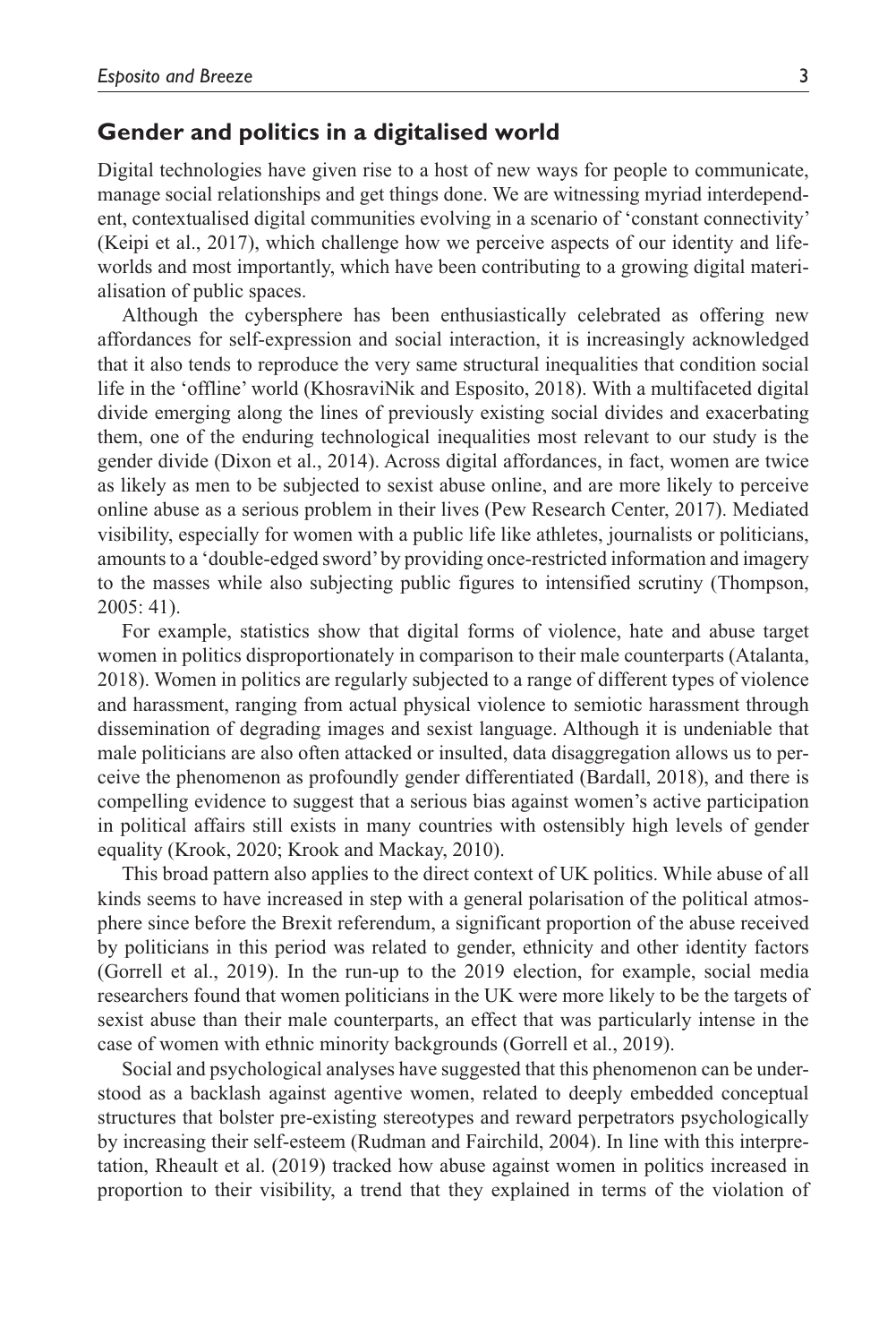|                         | No. of tweets | No. of tokens |
|-------------------------|---------------|---------------|
| Labour                  |               |               |
| Angela Rayner           | 20.567        | 413,677       |
| <b>Emily Thornberry</b> | 18,687        | 212,281       |
| Diane Abbott            | 21,824        | 458,430       |
| David Lammy             | 25,058        | 476,859       |
| John McDonnell          | 142           | 3151          |
| Conservative            |               |               |
| Liz Truss               | 196           | 4745          |
| Andrea Leadsom          | 9362          | 193,721       |
| Priti Patel             | 1612          | 42.803        |
| Dominic Raab            | 20,885        | 370,974       |
| Sajid Javid             | 17, 119       | 494,537       |
| Total                   | 135,452       | 2,671,178     |

**Table 1.** Number of tweets and tokens obtained for each MP included in the study.

received gender norms. Since women's active participation in the public sphere entails a non-compliance with the social norms of gender ideology (Butler, 2009), violence can be interpreted as an attempt to restore the status quo as well as an effective measure to punish the 'trespassers' (see also Esposito, 2021).

This paper contributes to the current debate by offering a multi-methods semantic and discursive perspective on 'semiotic violence' in the cybersphere, an umbrella-term recently introduced by Krook (2020) to refer to the forms of gender-based violence which mobilise semiotic resources to injure, discipline and subjugate women. As part of a broader continuum with other forms of (physical, sexual, psychological and economic) violence, the proliferation of semiotic violence contributes to the delegitimisation of women's political actions and their ultimate exclusion from the political arena. Since this is one of the most widespread and trivialised forms of violence against women in politics, it should be critically investigated as fostering a broader and transversal reinforcement of gender stereotypes and gendered social roles which affect women as a whole.

# **Research design**

Ten politicians were selected for inclusion in the study: three women from each of the main parties, Labour and Conservative, and two men from each party for the purposes of quantitative comparison. The sample was designed to include politicians of different ethnicities from both parties (see Table 1). The MPs were chosen on the grounds that they were not party leaders, but were prominent during the pre-election period, with positions as ministers or as members of the opposition front bench, and received a large amount of attention in Twitter. Various Cabinet reshuffles after the election mean that several of these figures only briefly occupied prominent positions.

Tweets in which these politicians were mentioned by name were collected using *searchTwitter* function in the *TwitterR* package in *R*, and cleaned to avoid duplication.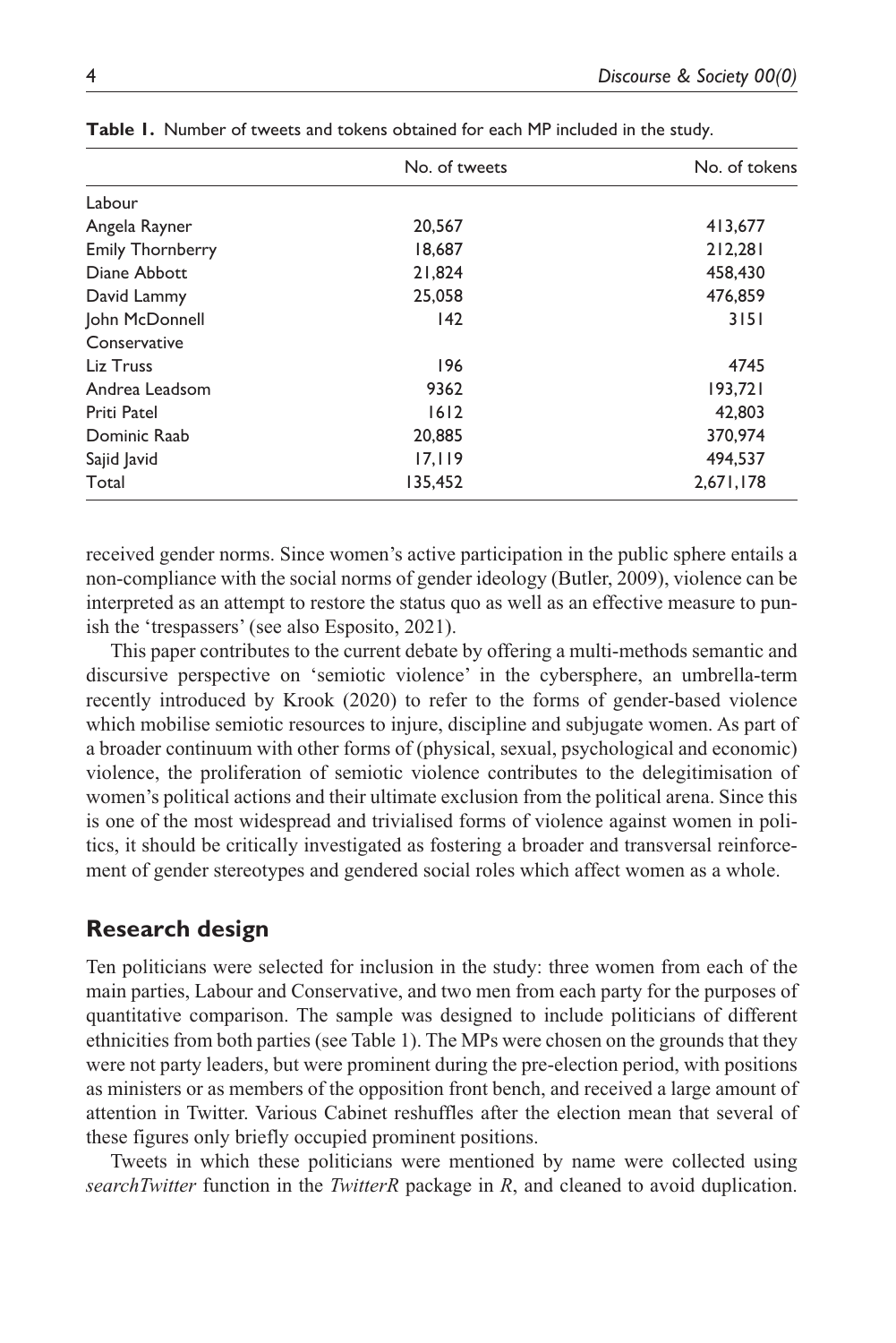The tweets were then saved as text files and uploaded to *Wmatrix4* for lexical and semantic processing. Our dataset contains all Twitter data including mentions of the frontbench politicians listed above, retrieved from 20 November to 11 December 2019, that is, immediately before the General Election of 12 December 2019. This comprised a total of 2,671,178 words/135,452 tweets. The number of tweets and tokens harvested for each MP is shown in Table 1.

For the automated analysis, the datasets were uploaded to *Wmatrix4* (Rayson, 2008). *Wmatrix4* annotates all the words in the corpus using the USAS tagger, which was originally loosely based on McArthur's Longman Lexicon of Contemporary English (McArthur, 1981). This means that all identifiable words in the text are classified within a multi-tier structure with 21 major semantic fields subdivided into subcategories to obtain a more fine-grained classification. For example, field 'E', covering words related to the emotions, has 22 subdivisions indicating the type, valence (positive or negative) and intensity of the emotion in question. The advantage of using a dictionary-based semantic tagger rather than an automatic sentiment analysis tool (such as *Syuzhet*) or a machine learning approach is that the results are fully transparent (i.e. concordances for each tag can easily be obtained and analysed qualitatively). However, further processing, such as detection of grammatical negatives, has to be conducted manually (see also Breeze, 2020).

After numerous trials involving scrutiny of the tags associated with a number of areas of possible relevance to our research questions, we identified as potentially relevant the semantic fields related to *Emotion* and *Intensity*, on the one hand, and subcategories related to *Intelligence, Clothes, Anatomy* and *Sexual relations*, on the other. Within these, we conducted a large number of searches, focussing on subcategories of each semantic field and specific lexical items occurring there. The presence of subcategories and items was quantified, and concordances that were consensually deemed to be relevant were obtained for further qualitative analysis.

In what follows, we first present an overview of the relevant themes in our quantitative data (Section 4.1) comparing women and men to identify any potentially gendered patterns that might emerge, with a specific focus on:

- (a) The semantic area of *Emotions* in general, and markers of anger/violence in particular, as an indication of the type of affect found in each corpus. More specifically, we focussed on the area of *Intensity*, centring on the use of what *Wmatrix4* terms 'maximisers' (all, absolutely, most), 'boosters' (more, very, so) and 'exclusivisers/particularisers' (just, only, especially) as an index of the tone and intensity of the discourse adopted when tweeting about the politicians concerned;
- (b) The general semantic areas of *Intelligence* and *Appearance*, and within these, the specific subcategories of *Clothes, Anatomy* and *Sexual relations*, which appeared to shed special light on gendered representations.

Following this, we focus on a qualitative analysis of purposefully sampled (Patton, 2002) tweets directed at the women MPs in the corpus (Section 4.2), showing how the above phenomena mesh with previously identified patterns of digital misogyny (Esposito and Zollo, 2021). For its qualitative analysis, this work draws on recent contributions within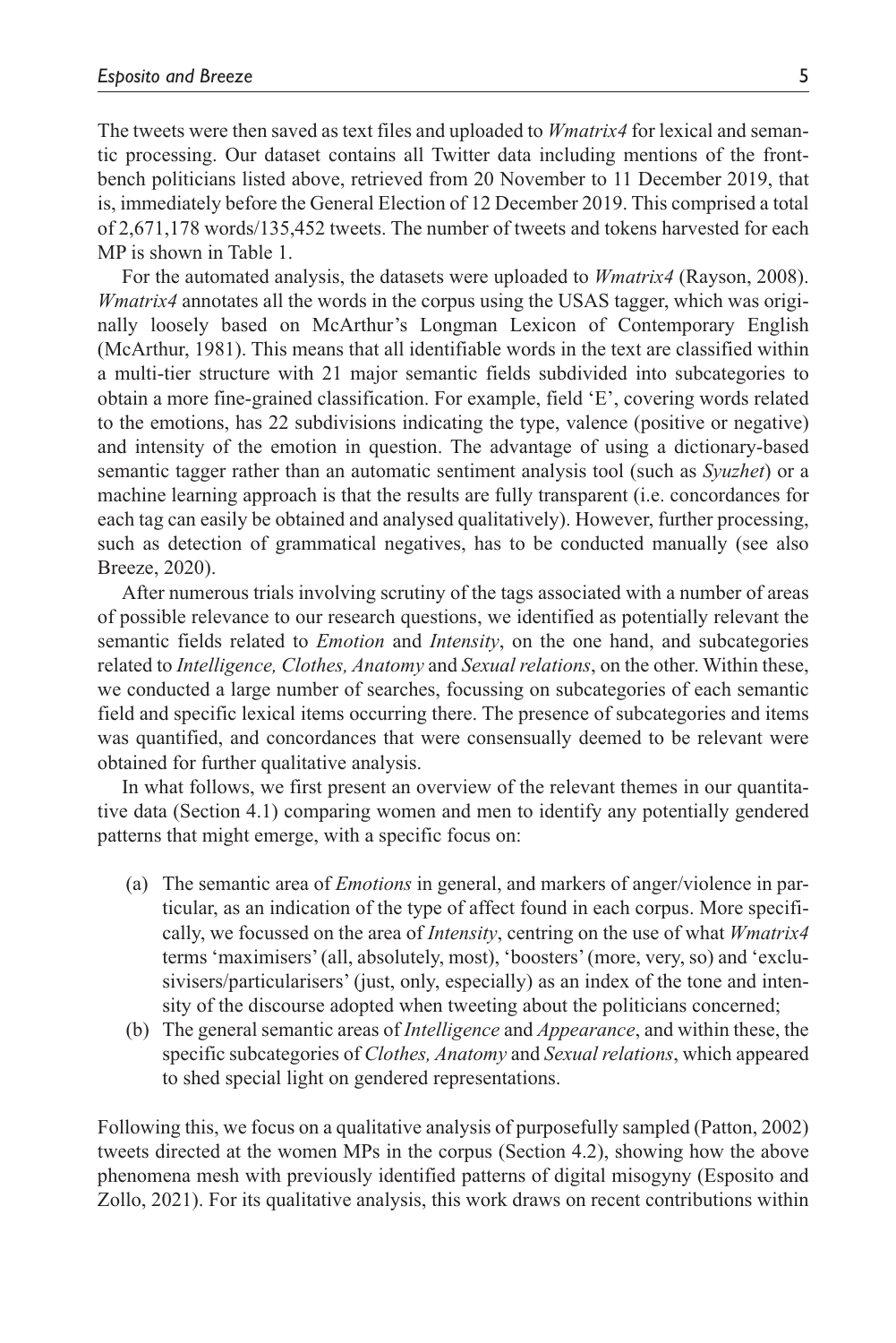

**Figure 1.** Lexical items tagged in *Wmatrix4* as emotion-related (F as % of all lexical items).

the domain of Social Media Critical Discourse Studies (SM-CDS), an emerging theoretical and methodological framework combining tenets from Critical Discourse Studies with scholarship in Digital Media and Technology (KhosraviNik and Esposito, 2018). The critical discursive analysis of the user-generated comments was aimed at identifying specific topics of digital misogyny, their related discursive strategies and their means of realisation. While the examples are by no means a complete taxonomy of the numerous strategies found, they map the most relevant and recurring ones.

The qualitative analysis is further complemented by a brief in-depth focus on two cases of event-specific misogynist discourse (Section 4.3), involving the two women associated with the highest proportion of emotion-related lexis (namely Diane Abbott and Angela Rayner) to illustrate the way in which specific facts and rumours about women MPs' private lives are often capitalised upon in instances of misogynous violence.

# **Results**

# *Quantitative differences in semantic content*

*Presence of emotion.* Although we hypothesised that the amount of emotional lexis might differ in the tweets about male and female politicians, in fact the differences were not large. Overall, the women seemed to prompt slightly more emotion-related content than the men, but these differences did not attain statistical significance using Student's *t*-test. However, the differences between individual men and women were much greater than the average difference between men and women (overall mean: 0.95%, range 0.53–1.29, mean/men 1, mean/women 1.09, range 0.84–1.29) (see Figure 1). The MPs with the highest scores on emotion-related content were Diane Abbott and Angela Rayner.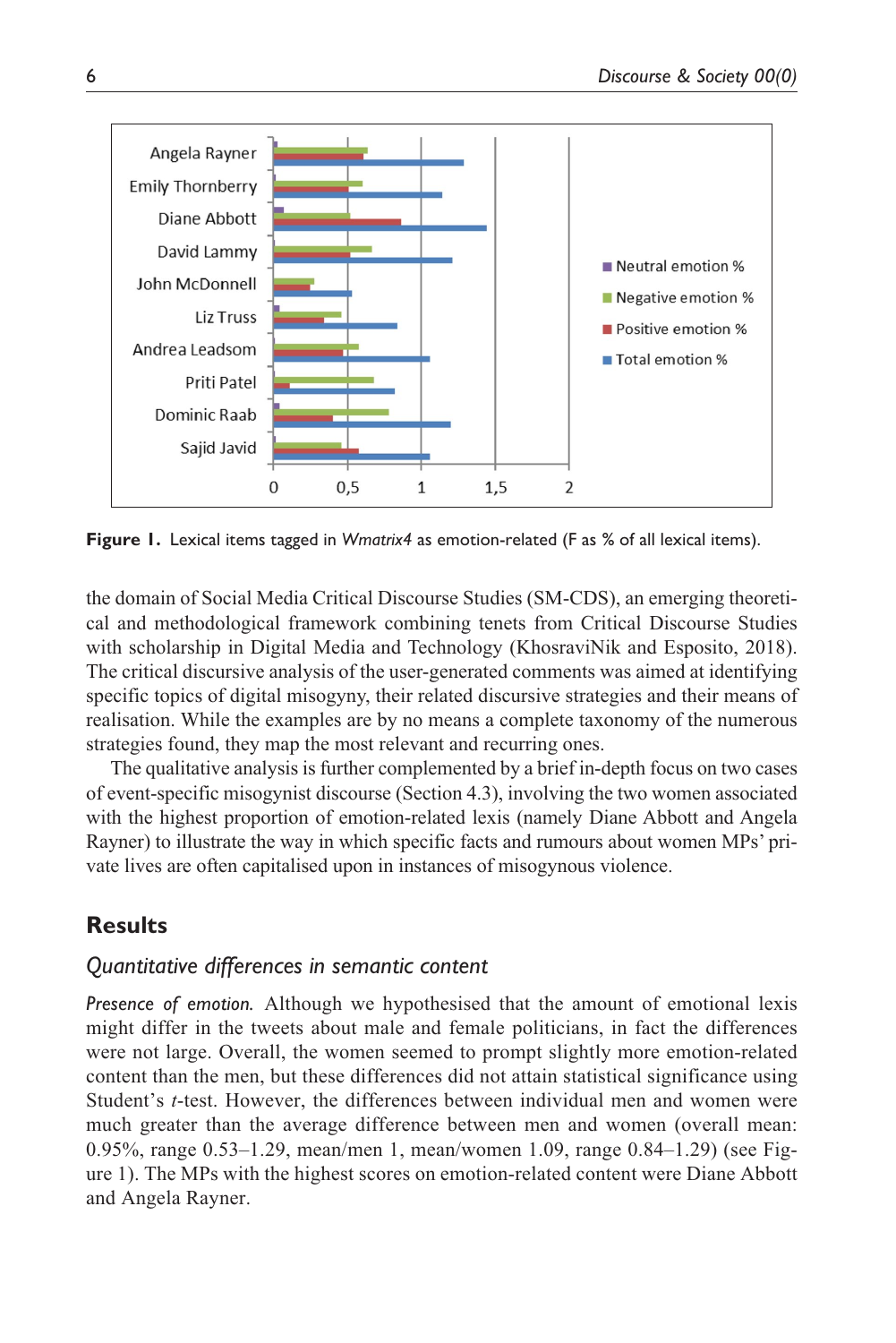

**Figure 2.** Lexical items tagged as 'angry/violent' in tweets (F as % of all lexical items).

Within this, lexical items in the specific category E3- (*angry, violent*) (e.g. attack, threat, abuse, rage, anger, kick, vicious) were slightly more frequent in tweets mentioning the female MPs (mean/men 0.15, mean/women 0.19), with Diane Abbott again receiving the highest score, although these differences were not statistically significant on Student's *t*-test. The results are displayed in Figure 2.

*Intensity.* To obtain information about the discursive tone, we took the percentages of exclusivisers (only, especially, purely), boosters (really, very, extremely) and maximisers (absolutely, total, outright) as measures of the intensity of the discourse surrounding these politicians. Figure 3 illustrates the frequency of exclusivisers, boosters and maximisers in each corpus, as a percentage of total lexis. Here, particularly tweets referring to Labour women seemed to contain a slightly greater amount of boosting than those about their Conservative counterparts, although these differences were not statistically significant on Student's *t*-test. Tweets mentioning the women overall were slightly more strongly associated with boosting than those about the men, and overall three women (Rayner, Abbott and Leadsom) had the highest frequencies of boosters (the first two) and exclusivisers (the last).

*Appearance and intelligence.* Appearance and intelligence were also two areas in which gender-related differences in discourse were hypothesised. These areas are always at stake for politicians in general, but women in politics seem to be targeted more than men in terms of physical appearance (Campus, 2013; Haraldsson and Wängnerud, 2019; Van der Pas and Aaldering, 2020). Figure 4 below shows that in the present sample, both male and female politicians received more comments about appearance than about intelligence, with the exception of Liz Truss. The three MPs with the highest scores for lexis referring to appearance were all women (Leadsom, Rayner and Thornberry). However, none of the differences between the men and the women were statistically significant on Student's *t*-test.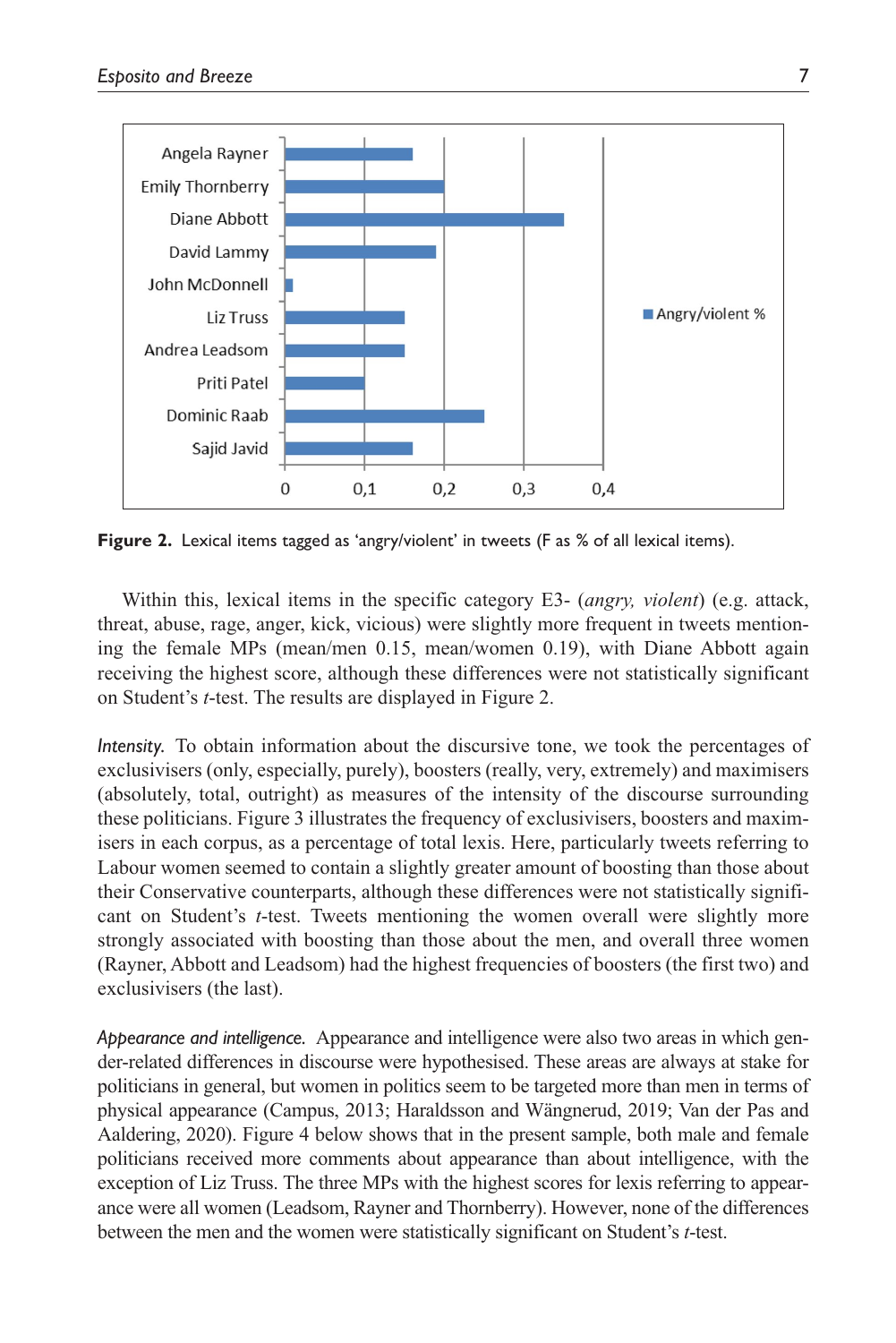

**Figure 3.** Intensity of discourse used in tweets: exclusivisers, boosters and maximisers (F as % of all lexical items).



**Figure 4.** Lexical items tagged for physical appearance and intelligence (F as % of all lexical items).

When this was broken down in terms of positive/negative comments, the results appeared to show a high degree of balance between positive and negative lexis in all cases except that of Liz Truss, who received an overwhelmingly negative assessment in terms of intelligence (see Figure 5).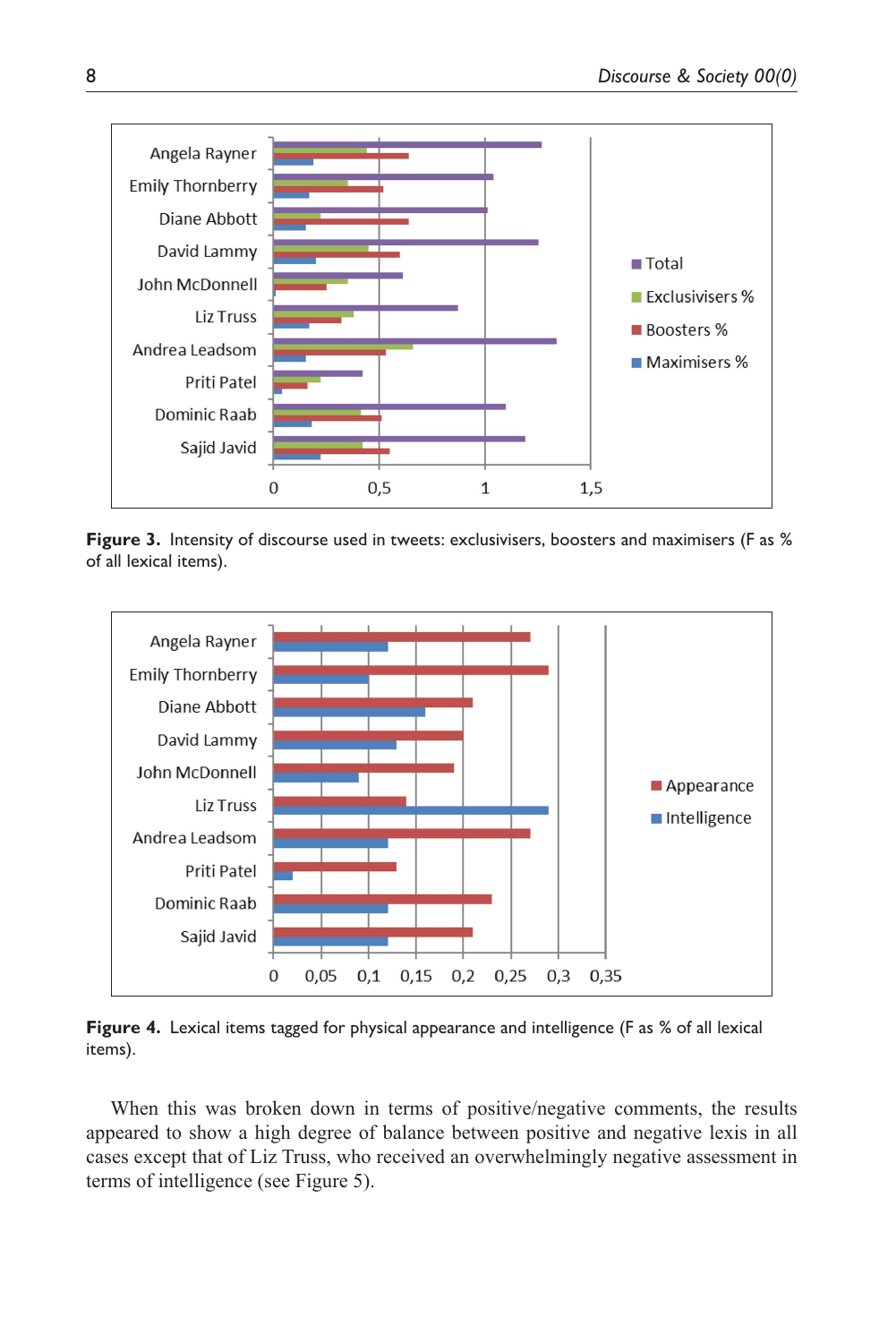

Figure 5. Lexical items tagged for intelligent/unintelligent (F as % of all lexical items).



Figure 6. Lexical items tagged for Appearance bad/good (F as % of all lexical items).

Regarding appearance, the balance swayed in favour of 'bad' appearance in eight out of the ten cases, as shown in Figure 6.

*Clothes, anatomy and sexual relations.* Since the overall comparison of items tagged as aspects of appearance did not prove conclusive, we then moved on to consider certain semantic subcategories where differences were expected to occur in the treatment of men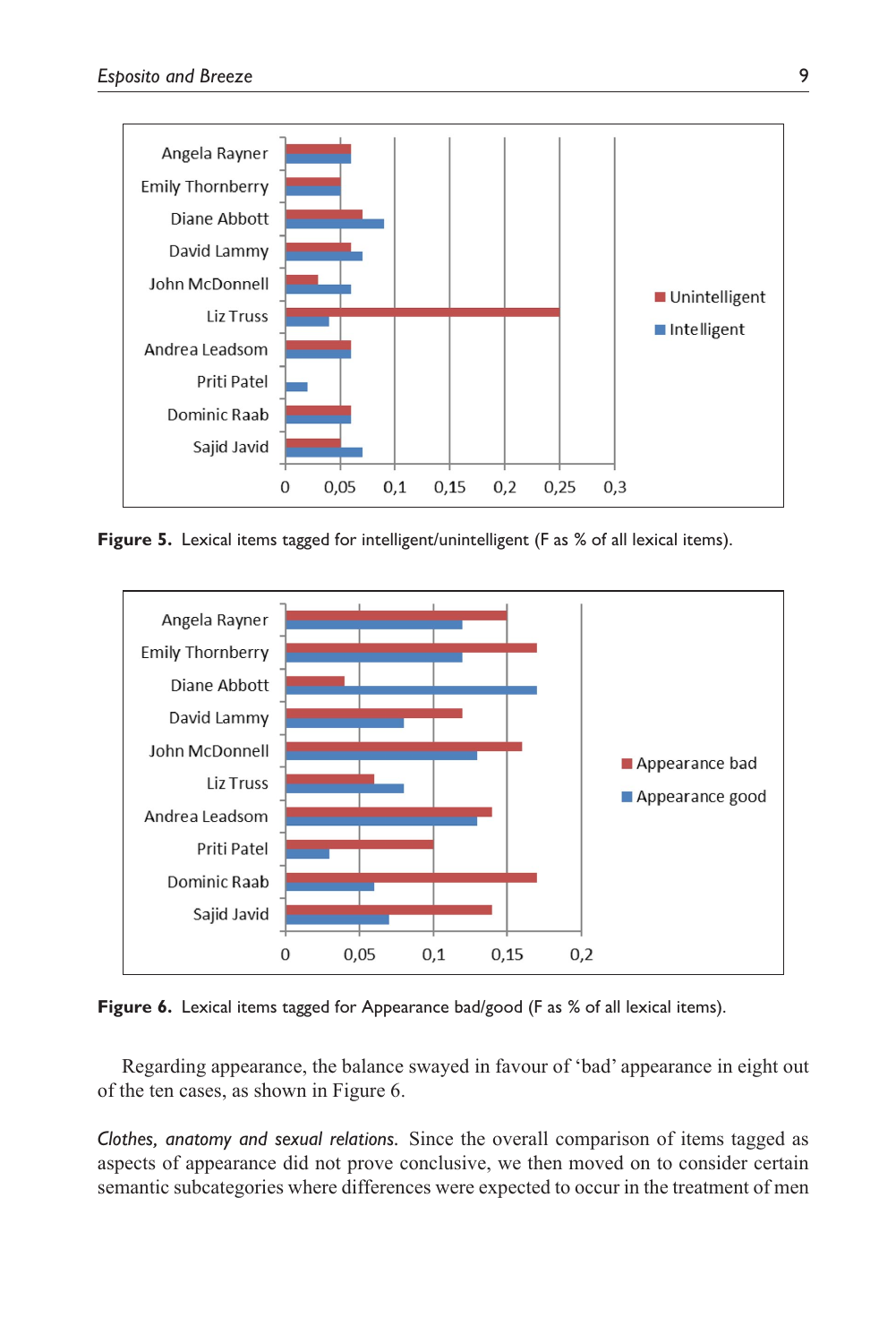

**Figure 7.** Lexis from semantic areas of clothes, anatomy and sexual relations (F as % of all lexical items).

and women on the grounds of our literature review. These were the subcategories: clothes, anatomy and sexual relations (see Figure 7).

The differences in proportions between the men and women are small and not statistically significant: clothes appear most in tweets about/for Liz Truss and Emily Thornberry, while Priti Patel has strikingly fewer tweets containing any of these categories. Regarding references to anatomy, men and women would appear to be equally targeted, although the interindividual differences in each group are striking.

*Overview of quantitative results.* Overall, there were no statistically significant differences between tweets referring to male and female politicians as far as the frequencies of lexical items from these semantic areas were concerned. The overall frequencies were small, and the figures for the different categories and subcategories selected here do not follow a fully consistent pattern. At most, they allow us to glimpse some different trends in the tweets mentioning the men and women in this study. A pattern emerges in which certain women in this sample (notably Abbott (angry/violent, boosters, emotion), but also Rayner and Thornberry (appearance, emotion), and on other occasions Leadsom (appearance, exclusivisers) and Truss (intelligence)), emerge as occasional outliers. These women attract somewhat more extreme discourse, characterised by frequent use of maximisers and exclusivisers, emotional language, as well as attention concerning their appearance, and more references to anger and violence. The patterns found with the women are further explored in the qualitative analysis in sections 4.2 and 4.3.

# *Discursive strategies of gender-based violence*

For our qualitative analysis we then looked at the concordances for the semantic categories identified above, with a view to establishing how these differences might point to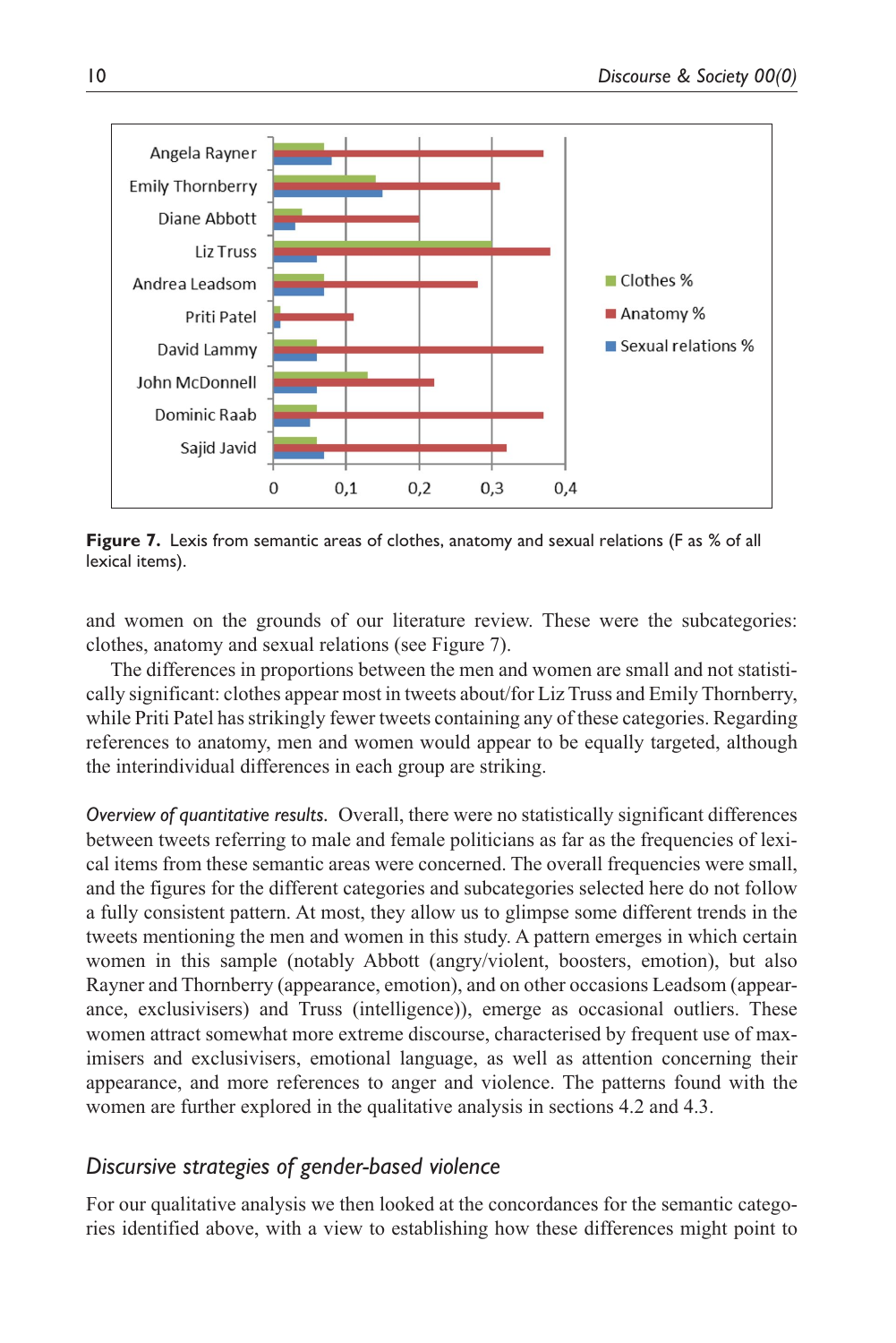underlying gendered patterns of representation. In what follows, we apply the general scheme developed in Esposito and Zollo (2021) to categorise the different strategies of digital violence, namely: (1) body shaming; (2) assertions of moral degradation; (3) direct threatening and abuse; (4) gender stereotyping/gatekeeping. Comments are anonymised but not censored and they include graphic content (as well as spelling and grammar mistakes which are to be attributed to their authors). Emphasis in the quoted examples is always ours, unless specified.

*Body shaming.* As shown in Figure 6, references to physical appearance are frequent in the tweets about women. Some instances might be considered simply insulting, rather than specifically sexist:

- (1) #PritiPatel is a fucking danger to society. Outrageous comments from her once more with that **awful smirk** on her face
- (2) Why does #PritiPatel always have that **annoying smug fucking smirk** on her chops!
- (3) Just looked up at the TV and saw what I 1st thought was **a talking horse**, Then I realised it was @AngelaRayner. Fuck me, Hope my day is going to get better

However, a large number of tweets about aspects of appearance have strongly sexist undertones. Making reference to women MPs' age, bodily shape or size, in fact, represents a core strategy of body shaming in the data. Grounded in widespread and transversal practices of sexual objectification, women MPs are often insulted on the basis of the fact that their appearance does not necessarily conform to beauty ideals of an appropriately 'gendered self' (Bailey et al., 2013) and is not considered feminine enough:

- (4) @DaniRowley @EmilyThornberry The bingo call is **two fat ladies** 88 ! Players reply with 'Wobble, wobble. ' !
- (5) @EmilyThornberry I estimate if **she puts on another Two stone** her eyes will shut completely
- (6) Do you think our @EmilyThornberry the multi millionaire landlord will be kicked out as well our Kev. Is this the reason the **old tub of lard** has been hidden away like our Jacob?
- (7) @andrealeadsom You **disgusting old wretched hag**. Don't you dare send me your bullshit.

Hair, in particular, is a common topic for abusive statements directed at the female MPs. However, when directed to Diane Abbott, the misogynist dimension (women are 'expected' to have elegant hairstyles) intersects with an openly racist one. When targeting a Black British woman of Jamaican heritage like Abbott, negative comments on hair are grounded in the history of black hair culture and related racist discrimination and shaming (see Banks, 2000; Dabiri, 2020):

(8)  $@$ AngelaRayner The only 'change' you are offering is a change for the worst . . . . . and **who cuts your fringe**, Stevie Wonder?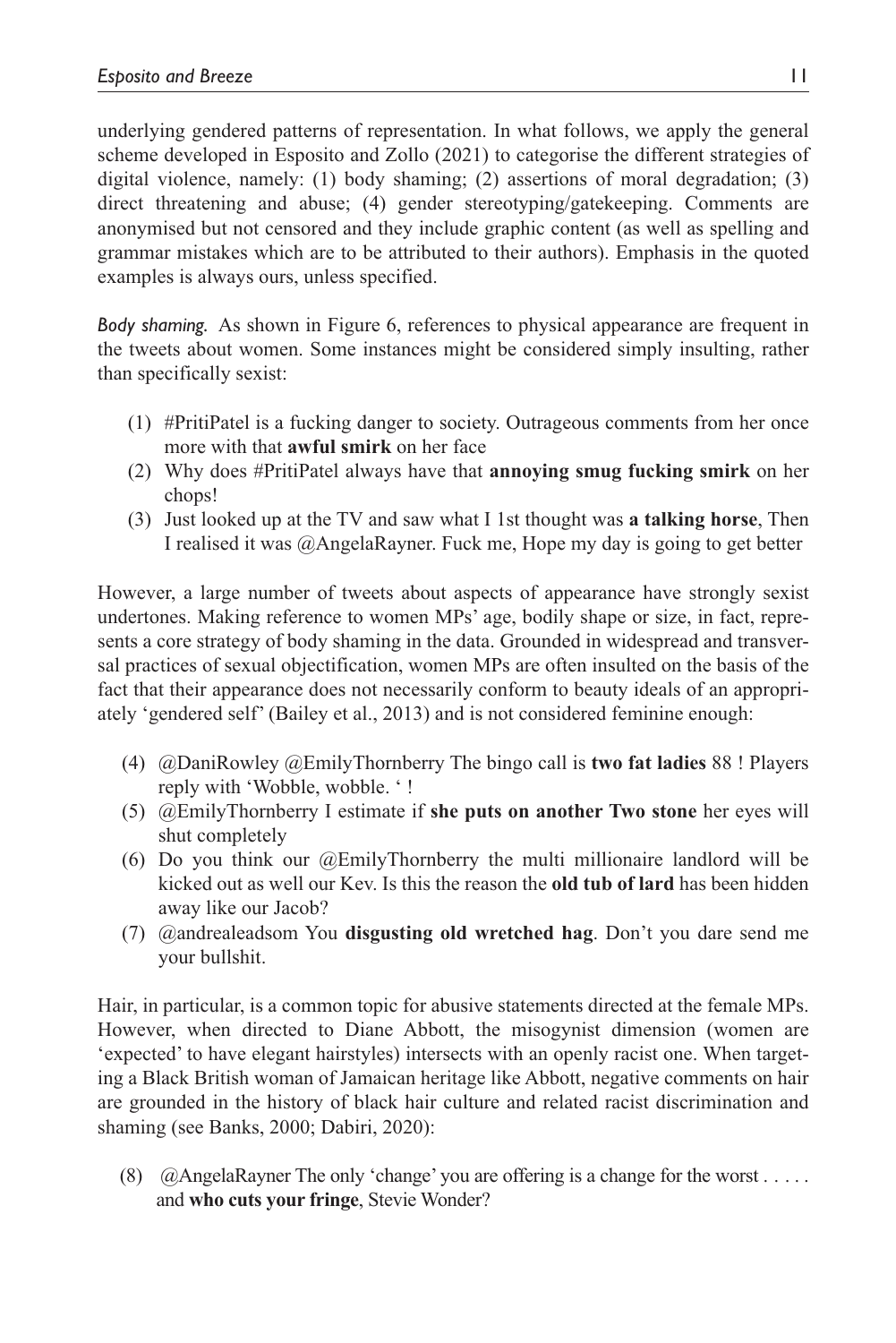- (9) David Blunkett is Diane Abbotts hair stylist
- (10) Is Abbott a Trend setter for **shite hair styles**??
- (11) @HackneyAbbott what do you wash your **hair** with? Miracle Grow?
- (12) Abbott wearing a **wig with straight hair** is cultural misappropriation

Importantly, many of the negative judgements about these women are explicitly concerned with sexual desirability or the lack of it:

- (13) @DaniRowley @EmilyThornberry My god. What a couple of **overweight fat lumps**. I do nt think **sexy** is the most appropriate word.
- (14) @DaniRowley @EmilyThornberry There is absolutely **nothing sexy** about either socialism or you pair @DaniRowley @EmilyThornberry You clearly do n't know what **sexy** means. Two **fat birds** escaped from the asylum. Yuk
- (15) @EmilyThornberry **Sexy** as a bag of cold chips
- (16) @EmilyThornberry About as **sexy** as a rotting corpse
- (17) Jezzas idea of **Sexy** is Dianne Abbott, enough said

Women's MPs physical unattractiveness is also associated with various sinister motifs such as their nature as 'witch' or 'crazy lady' (see Breeze, 2022). These comments are grounded in a misogynous conception of women as inherently deceptive and wicked, whose alleged emotional instability and lack of intellectual abilities disqualifies them from being apt for the political career:

- (18) These **brain dead eyes** keep piercing into my screen . . . its an unfollow from me thanks Andrea @andrealeadsom
- (19) Constant patronising smile but **dead behind the eyes**. @andrealeadsom
- (20) Vile, opinionated, self righteous horror. #angelarayner One hairy mole away from being the **wicked witch of the west**. But not as charming.

Negative comments related to appearance are much more frequent in the case of the women than the men in this dataset. Although male ugliness, obesity or baldness are also a target (see comments on Figure 5, above), comments mentioning these explicitly are more unusual:

(21) He [Javid] used to have hair? Thought he were born like that.

Interestingly, the occasional positive judgements of female appearance are sometimes linked to a negative evaluation, pointing to the persistence of patriarchal stereotypes and sexual objectification (attractive women are usually expected to be stupid), again aimed at excluding them based on their alleged lack of intellectual and political abilities (Krook and Restrepo Sanín, 2020). An example of this is the following comment on Angela Rayner:

(22) She could do really well being a model for a hair products company then she wldnt have the painful business of engaging brain before opening mouth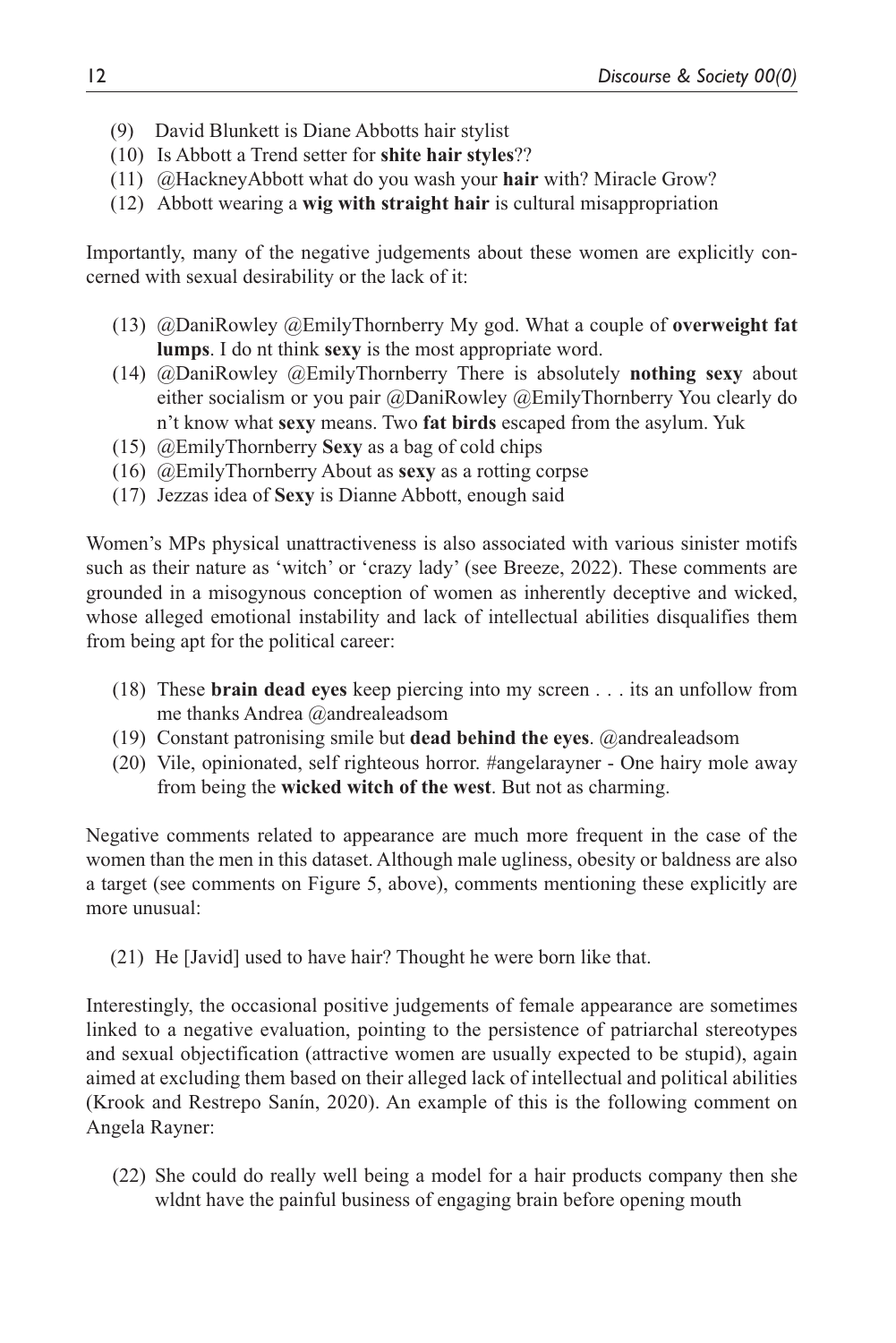#### *Moral degradation*

*Gendered insults and disloyalty tropes.* Although men are also referred to using a range of opprobrious terms, various conventional gendered derogatory terms (*bitch, cow*, etc.) appear in attacks on female targets. This is in line with existing studies showing how negative gendered language is used to delegitimise female politicians and their actions (Krook, 2020). However, these examples also show how women in politics are likely to be distrusted and their loyalty to the nation to be put in question (especially when they belong to an ethnic or religious minority, see Kuperberg, 2021).

- (23) That **vile treacherous bitch** @EmilyThornberry makes me want to VOMIT, Her & her ilk should be ALSO LOCKED UP for plotting against the state  $\&$ making our streets a war zone, She should be in prison.
- (24) The massive **lie** @AngelaRayner Are you having a laugh you **utter mad cow**.
- (25) Who could fail to remember @EmilyThornberry sneering at the St George's flag? Her & her type despise our nation, not just England, but the United Kingdom & what it stands for. Yet she wraps herself in the colours of the EU like an **old tart** trying to keep her sugar daddy interested.

*Allusions to (non-normative) sexual behaviour.* Many comments are grounded in overarching sexist and ageist conceptions of women's value and women's sexuality. Andrea Leadsom, for example, is portrayed as a 'cougar', an animal metaphor usually employed to refer to a sexually assertive woman who actively seeks out younger men. As she is purportedly deviating from some of the major pillars of the traditional heterosexual dating script for women (such as age-hypergamy and passivity), she is shamed and attacked:

- (26) @andrealeadsom @Conservatives You certainly know a lot of **teenage boys.** Slightly concerning for a middle aged woman. Are you a **cougar**?
- (27) Andrea, you do **love your young Men** don't you? a Bit worrying really, a **Cougar** at the Heart of a Tory Government, what about a few old Men as well : - )
- (28) Why does @andrealeadsom always look like a **desperate cougar** when she is photographed with young conservative men?
- (29) @andrealeadsom youre starting to look a little bit like a **dirty old lady**
- (30) @andrealeadsom Oh Andrea where are the **Young Stags** that normally feature in your Ads : - )

*Direct threats.* Compared to YouTube results in Esposito and Zollo (2021), the collected corpora on Twitter contained very few direct threats of violence. With Twitter being a relatively moderated cyberspace compared to YouTube, it is possible that such comments were signalled as offensive content and subsequently deleted, especially in the delicate pre-election context. Interestingly, the majority of the tweets that may have escaped Twitter's moderation and contain messages under the semantic category 'anger/ violence' are related to slapping. 'A good slap' is what misbehaving children are usually 'in need of', a parallel that mainstreams and normalises violence against women MPs: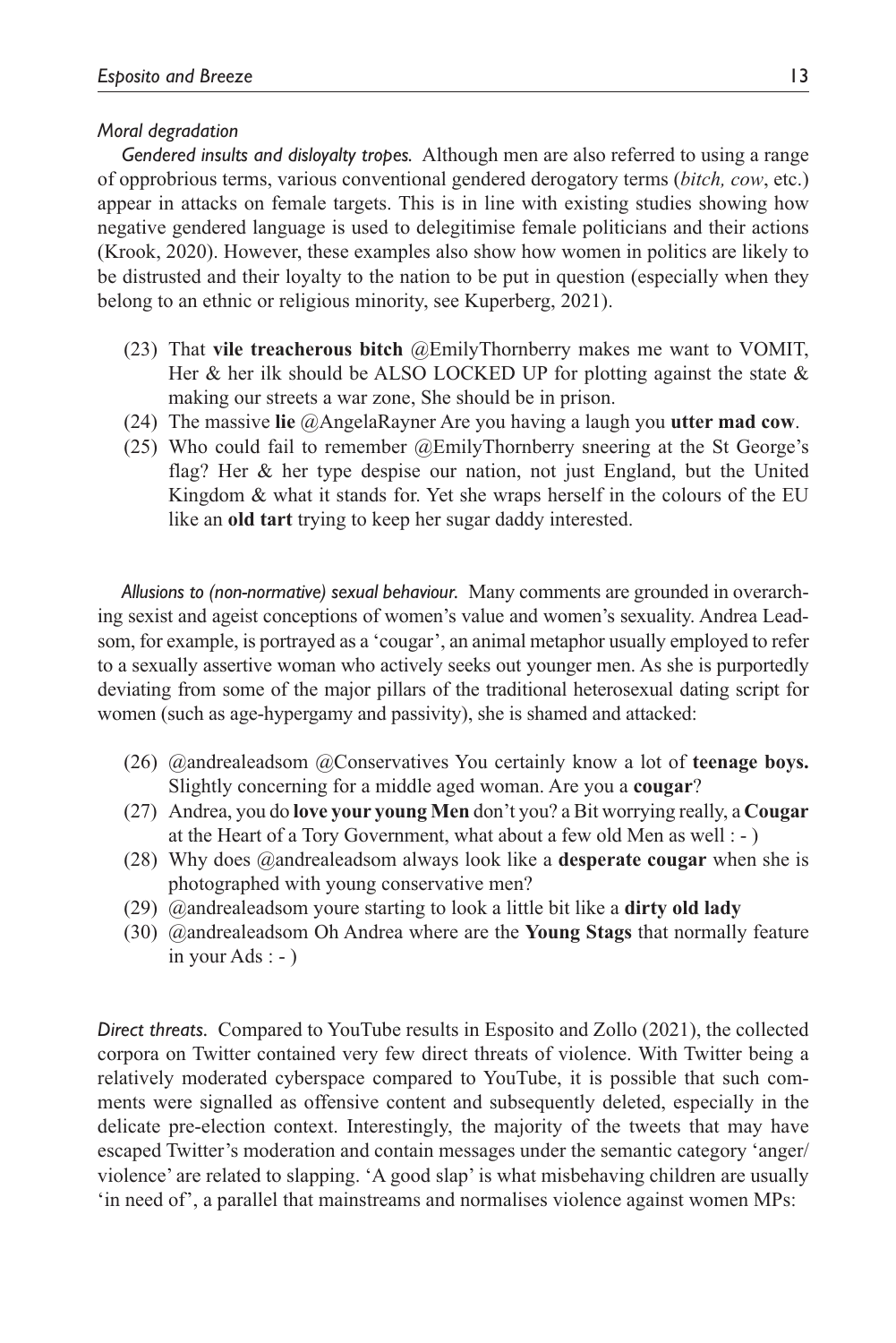- **(31) Kill** Diane Abbott and I might vote for you
- (32) Will someone please just **slap** @pritipatel resting smirk face
- (33) @andrealeadsom A face just begging for a **slap**
- (34) Look at Thornberry's face **she needs a slap**!

## *Gender stereotypes and gatekeeping*

*Implications of (gender-determined) social incompetence.* Politicians are often accused of stupidity, and the sample here is no exception. It is clear that highlighting lack of intellectual ability does not necessarily imply a gendered dimension. In this dataset, we found that most of the remarks mentioning Liz Truss, the outlier on the category 'unintelligent', could equally be used to discuss a male MP:

- (35) Just wondering when mince became the go-to measure of **thickness** instead of a plank? #LizTruss
- (36) Competing with #LizTruss for the **dumbest** comment?

However, many derogatory comments levelled at the women in this sample are more than simple jibes about their lack of brainpower. In fact, they are complex messages characterised by linguistic creativity and irony, which contributes to the mainstreaming of such discourse as episodes of 'hate-play' or 'recreational nastiness' (Jane, 2014: 531– 532). On the one hand, these comments have a humorous aspect, while on the other, there is an underlying patriarchal implication that the woman's main role is to be a housewife rather than a politician, and she is supposed to take care of her kitchen efficiently and provide her family with food:

- (37) #PritiPatel's **kitchen sink** is filled with slugs, like she goes out or something collecktng slug and just dumps them
- (38) It would appear that not only can't she count, or hold an informed conversation on any topic, but apparently @HackneyAbbott **can't cook**. Her son, James, tried to eat a police officer on Friday - obviously no money for a cheeky Nandos either

The instances of this strategy are interesting in that they exemplify the indirectness and complexity of gendered attacks. The claims of social incompetence suggested here begin by undermining these women's capability as mothers and housewives, but then build an association between such 'incompetence' at basic tasks and unsuitability for public office. Although a larger sample might be needed to prove this definitively, it is notable that none of the men in this sample were judged 'incompetent' because of their inability to clean and cook, or because of their children's behaviour.

The motif of 'social incompetence' permeates many attacks on these women's performance in debates or media interviews, shedding doubt on their 'fitness' to hold office:

(39) I can't believe there are people out there who think #angelarayner is in any way fit to be included in any kind of debate. She's a **screaming harpy**, repeating the same old cliches over and over until her opponent loses the will to live.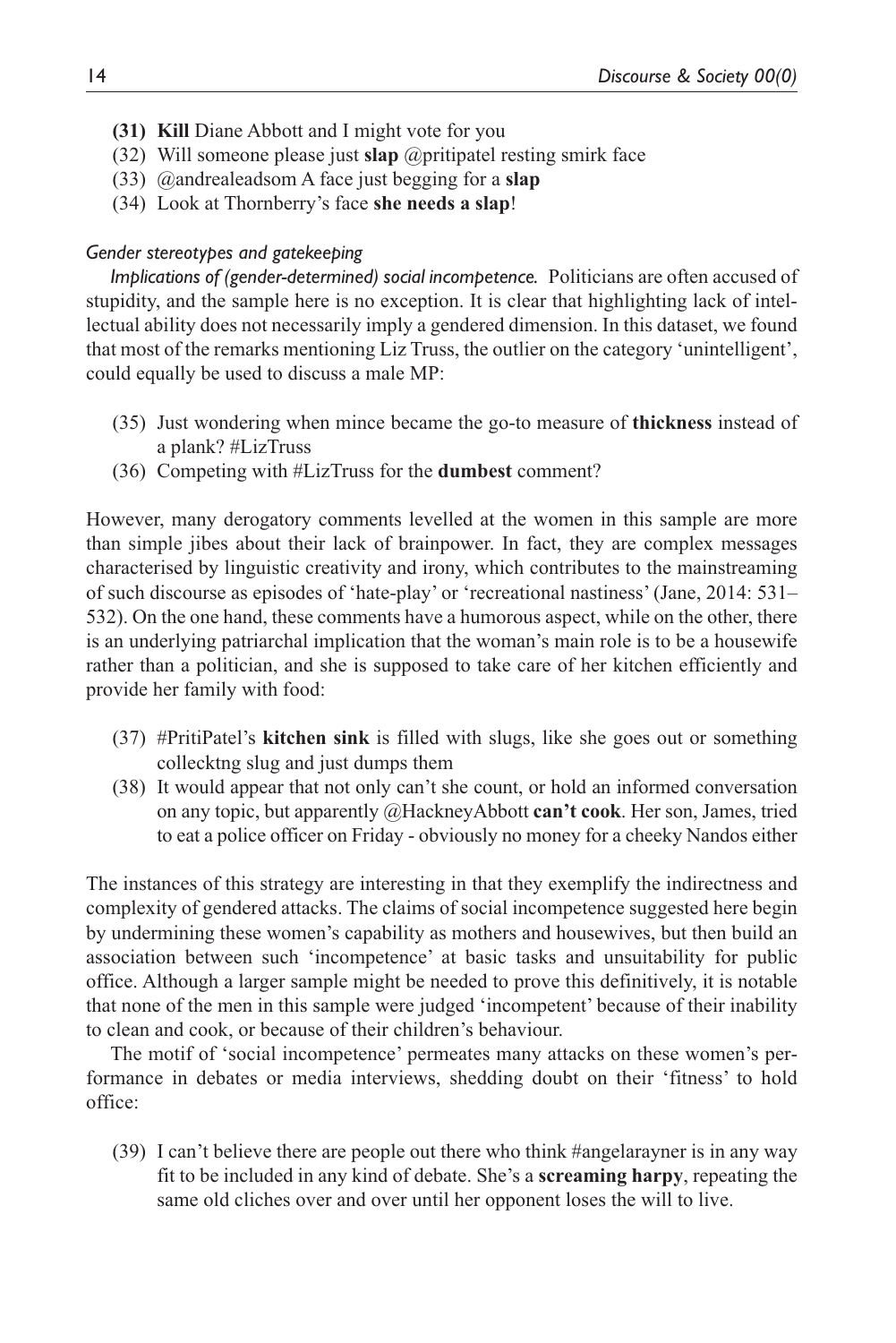The following sequence of tweets is interesting, in that it starts from the position that Angela Rayner is not capable of communicating on a suitably formal level because she uses 'inappropriate' vocabulary. The same tweeter then defends their position with reference to Angela's particularly prominent position as Education Spokesperson, a position which, it is assumed, should be held by someone who has a high educational level. This then gives rise to a flurry of tweets debating whether Angela's lack of formal qualifications should disqualify her from a position of responsibility in Education, a role that is understood to be reserved for members of the social élite:

- (40) @AngelaRayner Since when did **'crap'** become an **acceptable word** used by **senior politicians**. . .
- (41) @AngelaRayner I'm not offended by the word crap. I'm offended by the person who's claiming to be the **best person to decide the education policies** of the country being **so lacking in vocabulary** she cant find a more refined rebuke than 'crap' God help our kids if she is ever in charge of schools.
- (42) @AngelaRayner I would say you were qualified to know but I just remembered **you haven't actually got any qualifications**.
- (43) @AngelaRayner To be fair, **leaving school at 16 with no qualifications** is a bit pezz . . . it doesnt make you working class. It makes you **lazy** or **dim**, and underclass if anything.

In this context, the misspellings and grammatical mistakes that are commonly present in the Twitter corpus, can also be interpreted as intentional mocking messages that supposedly reflect Angela's own command of English, thus engaging the intersectional aspect of class, which still surfaces frequently in British political invective:

- (44) @AngelaRayner yeahbut is **they bovvered tho**?
- (45) @AngelaRayner *You wasnt* on shadow education
- (46) @AngelaRayner I wasn't aware that **Angry Illiteracy** was on the curriculum, Jane, but I'm not that surprised

These examples also occasionally bring up the implication that women in politics are often regarded as tokens of policies of gender equality, rather than legitimate residents of the political arena on the same level as men. They are seen as being assigned political roles only thanks to gender quotas or for the sake of representativity, but thought not to have the competence to actually do their job as politicians.

- (47) I suppose they've given **token** acknowledgement to the **female element** although @EmilyThornberry is questionable.
- (48) When u have such sharp minds as #DianeAbbott in extraordinary positions of power, one must really doubt the intelligence of Labour. **Token appointments**, not earned or deserved.

In particular, some comments blame the feminist movement for having led to women occupying roles that are far beyond their true capacity. The following tweet, for example,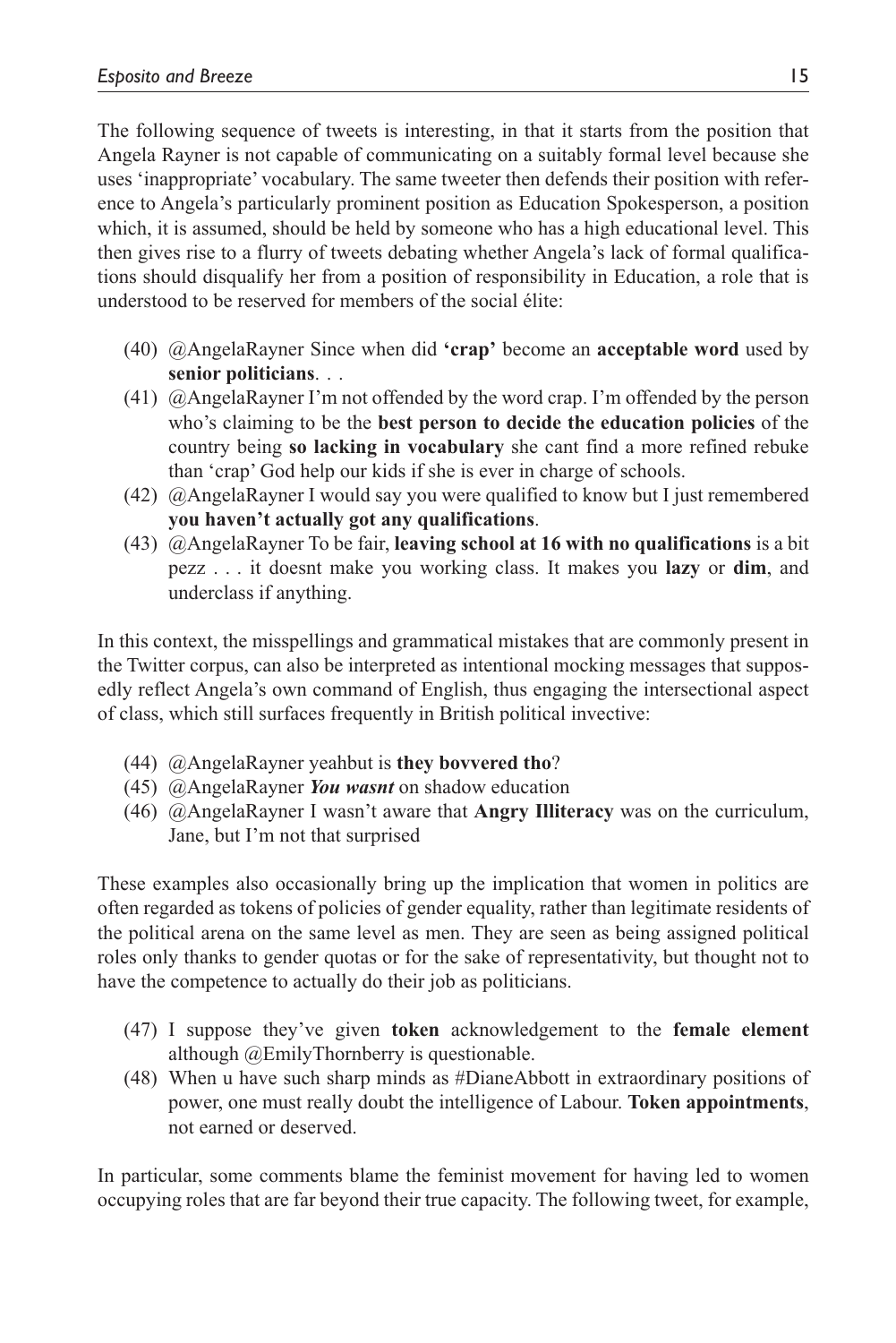voices this explicitly, suggesting that women merely 'use' the notion of prejudice in order to excuse their unfair behaviour and weak reasoning capacity:

- (49) @AngelaRayner Most of you **female politicians** are so **toxic** and use the **gender or race card** to win an argument, you are also **thick** as fudge
- (50) @andrealeadsom @Conservatives Youre appeasing nobody by pandering to SJW **gender pay gap myths** Stop trying to use **feminist rhetoric** and start to push what actual Conservatives should believe in

# *Discursive constructions of precarity: Abbott and Raynard as 'women with a past'*

By the time a woman manages to carve out a space in politics, she has inevitably come to realise the exceptional and precarious nature of her very presence. Precarity, here understood in the Butlerian sense (Butler, 2009), not only designates those politically induced conditions by which women in politics are often not able to count on social and economic support networks on the same level as men, but it also refers to a differential exposure to violence and social judgement that puts women at a clear disadvantage.

Mediatised gossiping revolves around public figures' mishaps like their sexual escapades, divorces or drug use, capitalising on the human itch for seeing celebrities (usually richer, more famous and more powerful than us) in deep water. However, the constant attention for the 'past life' of women politicians, and the related discursive construction of their identity as 'women with a past', is also instrumental to evaluating and questioning their (sexual) morality and, as a result, their fitness for a political role. Two clear instances of this are found in the present corpora, both of which relate to incidents in the distant past of the two politicians' life: Diane Abbott's long-forgotten affair with Jeremy Corbyn, and Angela Rayner's teenage pregnancy.

*Diane Abbott's relationship with Jeremy Corbyn.* Many of the tweets about/directed at Diane Abbott seem to revolve around her relationship with former Labour leader Jeremy Corbyn, when they both were early-career politicians in the 1970s. In fact, the circumstances of their affair were set out in a high-profile article in the Daily Express (2019) just before the general election. As expected, there is an abundance of bodyshaming (see also 4.1) aimed at highlighting her 'ugliness' and questioning how Corbyn could have possibly engaged in a sexual relation with her.

- (51) @jeremycorbyn did you really **shag** diane Abbott ? ? ? ?
- (52) 'Treating women with respect'. You mean like **bragging about shagging Diane Abbott?** #bbcqt

Other comments draw on the discursive construction of her inability to lead and stupidity (53), hint at a transactional sexual exchange and lack of morality of the two (54), or fall into the category of graphic and violent attacks (55).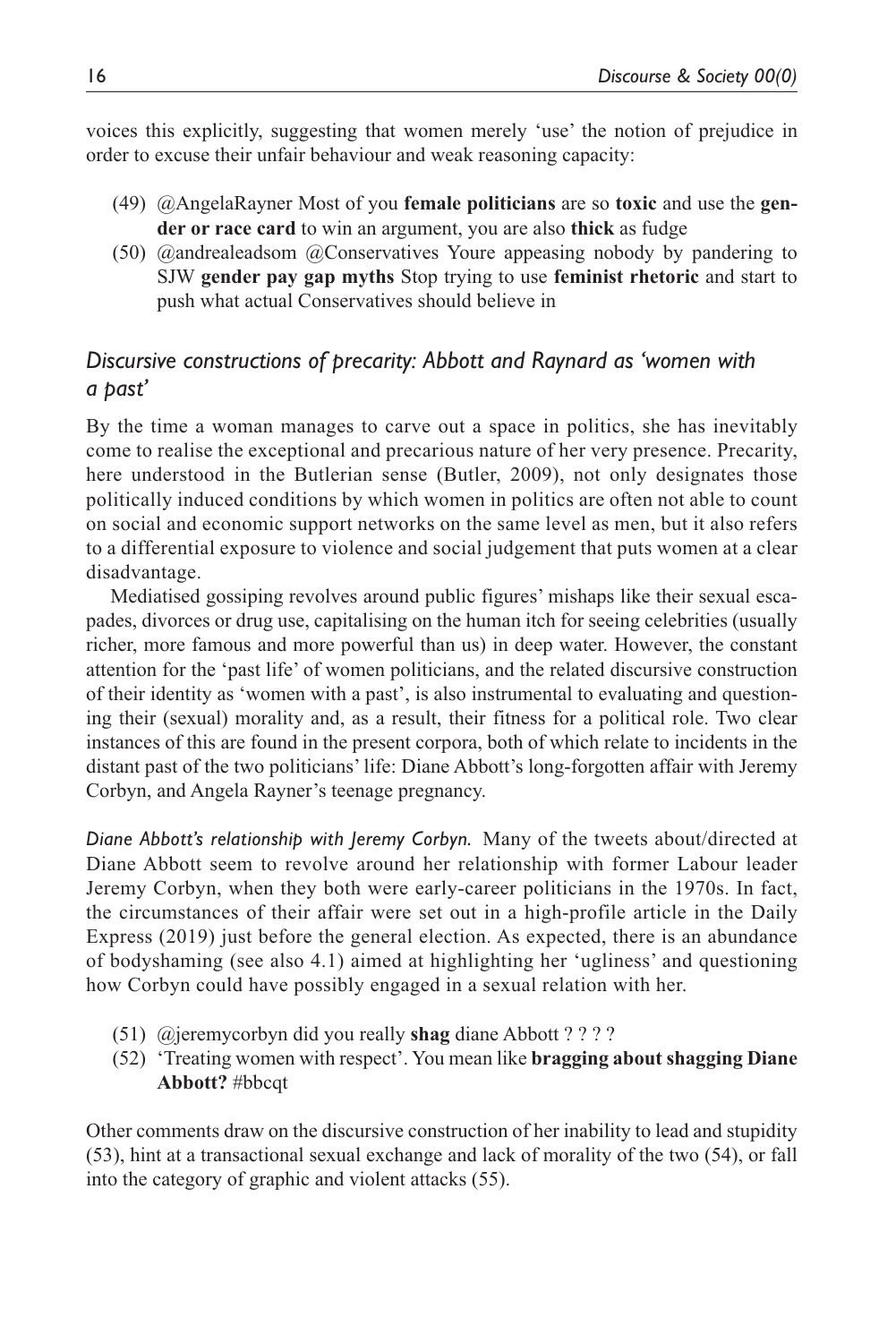- (53) just found out that #jeremycorby had a thing with #dianeabbott. its all making sense now ! ! He literally **fucked her brains out** ! ! !
- (54) Brought his mate round to view a young **Diane Abbott naked** apparently- **not the normal behaviour** expected<sup>1</sup>
- (55) @jeremycorbyn Stuff my foreskin with wasps and **muff** Diane Abbott

*Angela Rayner's teenage pregnancy.* Angela Rayner's past is also given considerable attention in the public arena in these Twitter exchanges. Many of the tweets use aspects of her pregnancy, interrupted education and perceived working-class status to discredit her. Her morality is questioned, not only for engaging in what is referred to as 'underage sex' but also for relying on benefits as a teenage mother, in line with a broader negative stereotypical representation of the underclass in British media and culture (Jones, 2020):

- (56) @AngelaRayner what have you got in your mouth? Remember when you were **up the duff at 16** (very responsible), who gave you a house and **fucking benefits** ! ? What utter crap
- (57) @AngelaRayner Forgetting your **free council house and benefits** came under a Tory government when you **got up the duff**
- (58) To be fair give us a lot better than you at everything. You left school with **zero qualifications**, a **bun in the oven** after **underage sex**, sponged off the state straight onto **benefits and free housing #parasite** #thick @AngelaRayner @ UKLabour

As Rayner left school at 16, pregnant and without qualifications, her lack of formal qualifications is particularly emphasised because she is Shadow Education Secretary and potentially, during election times, with a chance of becoming Education Minister.

- (59) @AngelaRayner There was a time when all MP's from all parties seemed well educated but now it's just anyone off the street with **no class or education**
- (60) I mean, who better to run the UKs entire education system than someone with **little valuable work experience**, no education and who left school pregnant at 15 **#UnfitForOffice #thickmps** @AngelaRayner
- (61) @AngelaRayner **dropped her knickers** to any old yob and let them **spunk up her** and sees it as a virtue . . . thats her **qualification** to being a politician?
- (62) @AngelaRayner Says the woman who got **knocked up** because she was a **slapper** at school and left **without a single qualification**. What exactly are YOU good at? You appear to be crap at everything love!

However, it is important to note that the discussion of Angela Rayner is lively on both sides of the argument. She also finds a large number of supporters who read her situation in a positive light:

@AngelaRayner Has **worked so hard** to get where she has. Have you ever done any research on her? I doubt it. Just because Angela had a child at 16 doesn't mean she should give up on her aspirations, I **doff my cap** to her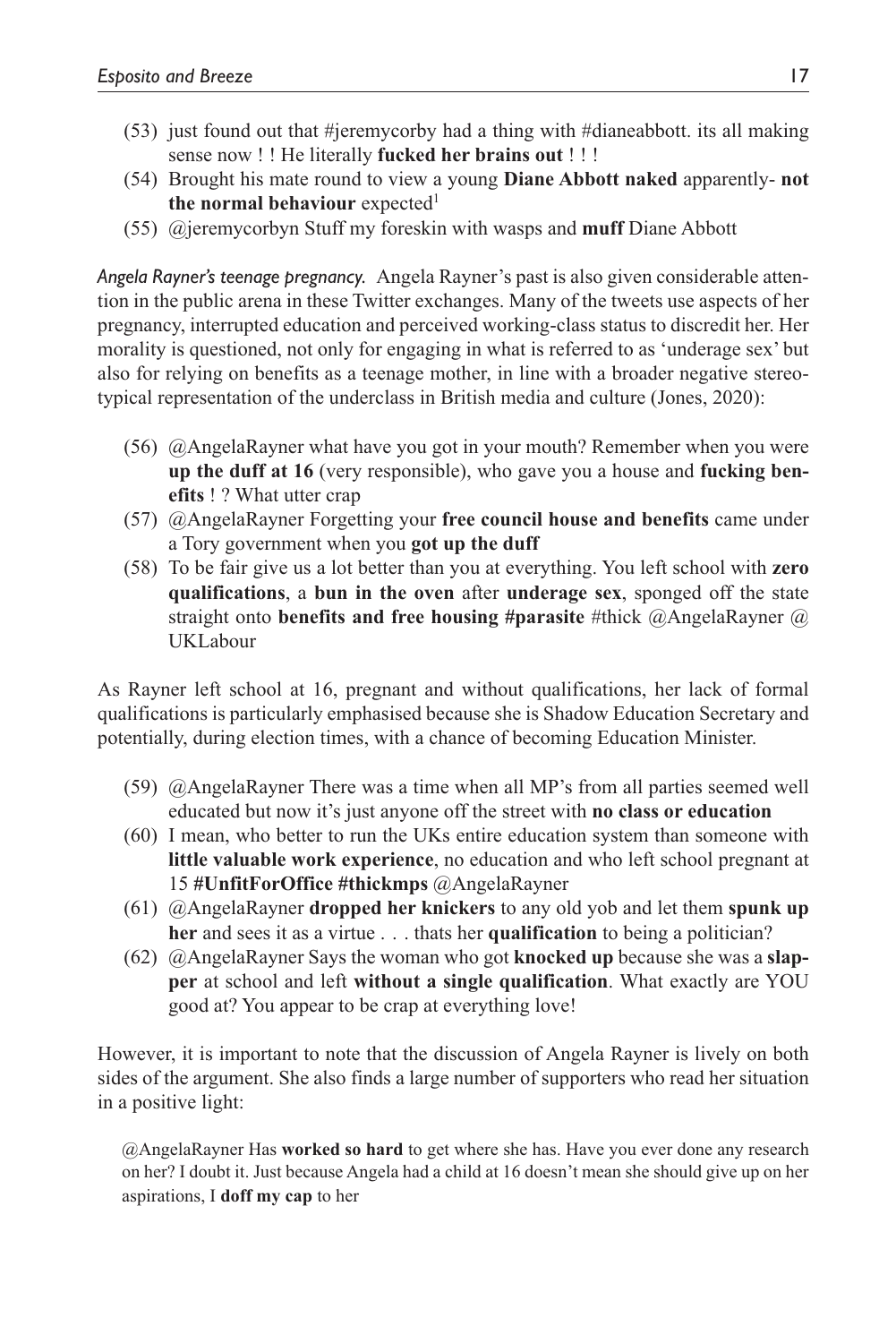## **Concluding discussion**

We set out from the expectation that there would be quantitative differences between the tweets mentioning female and male MPs, and that the tweets about women would contain specific gendered categories of online hostility. Concerning the first of our hypotheses, our data analysis did not reveal major differences in semantic content between tweets mentioning female and male MPs. In fact, both men and women are discussed in denigratory terms, with negative content on aspects such as appearance and intelligence. In this, the nature of the dataset may have played a role, since we chose to use 'mentions' as our search criterion, rather than 'addressee'. Previous studies (Gorrell et al., 2019; Rheault et al., 2019) were based on social media messages directly sent to men or women in politics, rather than discussions of them in the cybersphere. One of the issues that became apparent as we conducted our analysis was that tweets that mentioned a female MP often also included an attack on someone else (e.g. the Prime Minister, who is a man), and the fluid and interactive nature of communicative exchanges in Twitter actually makes it extremely difficult to distinguish between tweets 'about' one person or another. A more sophisticated search algorithm would be needed to identify tweets (or parts of tweets) that are truly targeting one politician or another.

Nonetheless, our quantitative analysis brought out large inter-individual differences, with certain female MPs receiving comments containing disproportionately more lexis related to appearance and sexual relations, as well as more emotional language and vocabulary associated with violence. As seen in section 4.3, this raises the important point that gender bias is activated by some women more than others, and is perhaps related to gate-keeping norms that are intersectional in nature, linked also to race and class rather than to gender alone. As a result, the presence of Diane Abbott or Angela Rayner in the political sphere poses a greater symbolic threat to the male hegemony than that of women with more socially-accepted and conventional backgrounds for a politician (i.e. white, upper-class, highly educated).

Concerning the second hypothesis, in fact, further analysis of tweets about female politicians did actually bring to light specific gendered categories of online hostility. In our qualitative critical discursive analysis, we show that women in politics do indeed receive elaborate and emotional online attacks, encompassing a range of grounds for doubt about their competence, character and accomplishments. The evidence from our dataset shows the multifacetedness of semiotic violence, including several types of insult against women's appearance, intellectual capacity and integrity, threats of harm, and stereotyping. These results are fully in line with in the findings of Esposito and Zollo (2021) as well as other studies (e.g. Anderson and Cermele, 2016; Powell and Henry, 2017).

The content and arguments in these hostile and abusive messages seem to be deeply embedded in a social perception of women's political activity as breaching the rules of gender performativity. This is in line with a broader social perception of women in politics as 'trespassers to be prosecuted', often subject to double standards, harsher judgements and a general 'moral suspicion' (Manne, 2017: 271), and shows how certain stereotypes concerning appropriate female behaviour are still operative in 21st century UK politics.

Two final aspects need to be mentioned. First, quantitative methodology based on dictionary-based semantic analysis, though useful as a way of identifying potential patterns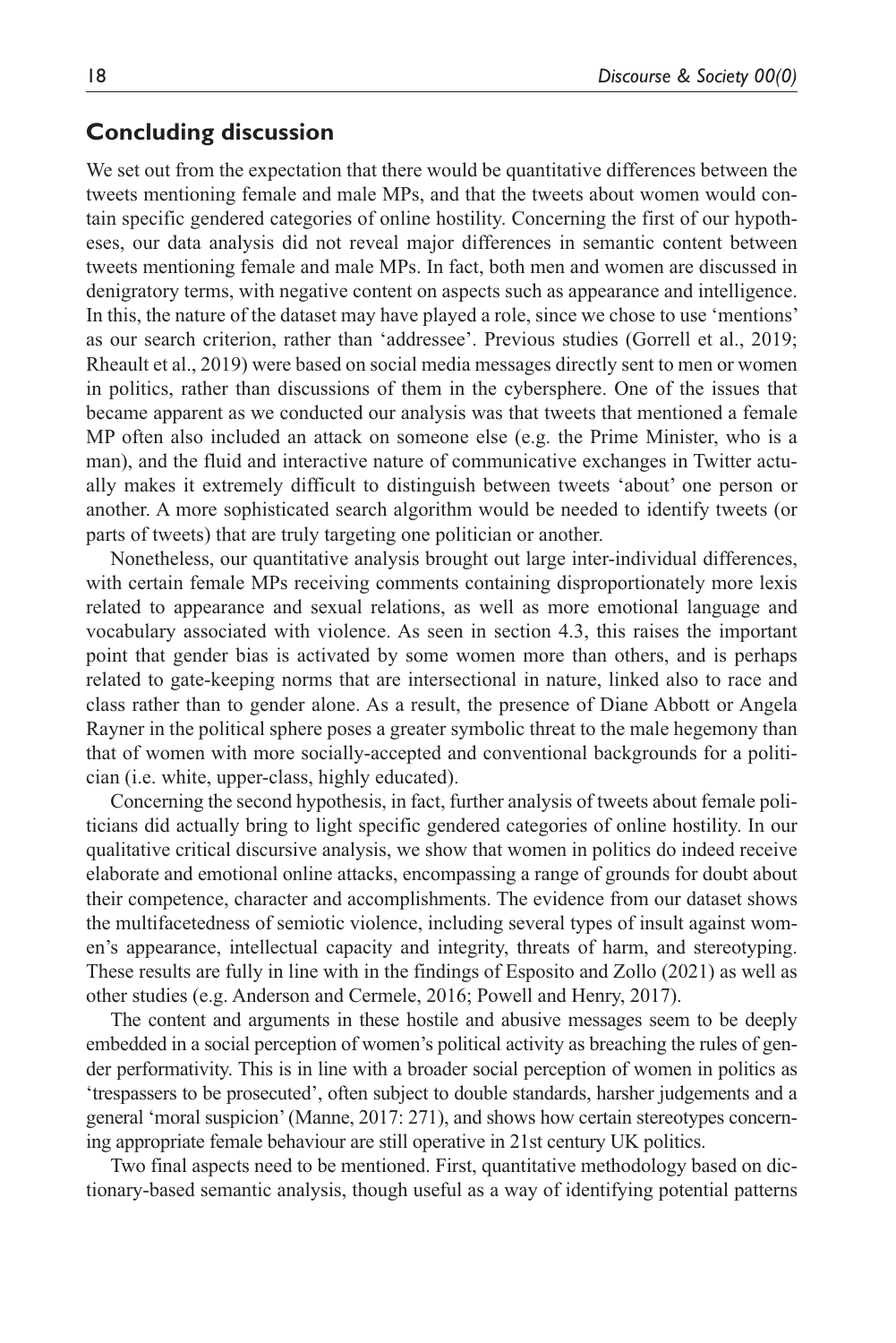across large datasets, doubtless lacks sensitivity when dealing with the lexically and pragmatically complex area of social media discourse. In view of the rise of automated text processing tools, further mixed methods studies are needed to define where the limits of such methodologies lie. Second, our study was designed to examine misogynous discourses about women in politics, yielding results that are richer in the qualitative than the quantitative dimension, and pointing to the deep-seated intersectionality of much delegitimatory discourse. Further research is needed to explore the way other groups are delegitimised in social media, and to uncover the insidious patterns that contribute to perpetuating intersectional patterns of social inequality in the political sphere.

## **Declaration of conflicting interests**

The author(s) declared no potential conflicts of interest with respect to the research, authorship, and/or publication of this article.

#### **Funding**

The author(s) disclosed receipt of the following financial support for the research, authorship, and/ or publication of this article: Eleonora Esposito's work was generously supported by the Marie Skłodowska-Curie actions (H2020-MSCA-IF-2017 – Grant Agreement ID: 795937).

#### **Note**

1. This comment refers to a detail of the relationship revealed by Tom Bowe in his biography of Jeremy Corbyn entitled *Dangerous Hero*: Corbyn's *Ruthless Plot For Power.* Corbyn allegedly invited two political allies back to his North London flat saying he needed to pick up more leaflets only for them to find Abbott lying naked on the bed.

#### **References**

- Anderson KL and Cermele J (2016) Public/private language aggression against women. In: Bou-Franch P (ed.) *Exploring Language Aggression Against Women*. Amsterdam: John Benjamins, pp.107–126.
- Atalanta (2018) (Anti)social media: The benefits and pitfalls of digital for female politicians. Available at: <https://www.atalanta.co/antisocial-media> (accessed 3 February 2022).
- Bailey J, Steeves V, Burkell J, et al. (2013) Negotiating with gender stereotypes on social networking sites: From 'bicycle face' to Facebook. *Journal of Communication Inquiry* 37(2): 91–112.
- Banks I (2000) *Hair Matters: Beauty, Power, and Black Women's Consciousness*. New York: NYU Press.
- Bardall G (2018) *Violence, Politics, and Gender. Oxford Research Encyclopedia of Politics*. Oxford: Oxford University Press.
- Breeze R (2020) Angry tweets: A corpus-assisted study of anger in populist political discourse. *Journal of Language Aggression and Conflict* 8(1): 118–145.
- Breeze R (2022) Spider Woman beats Hulk: Baroness Hale and the prorogation of parliament. In: Gozdz Roszkowski S. and Pontrandolfo G. (eds) *Law, Language and the Courtroom. Legal Linguistics and the Discourse of Judges*. London: Routledge, pp.69–82.
- Butler E (2009) Performativity, precarity, and sexual policies. *AIBR Revista de Antropologia Iberoamericana* 4(3): i–xiii.

Campus D (2013) *Women Political Leaders and the Media*. London: Palgrave Macmillan.

Dabiri E (2020) *Twisted: The Tangled History of Black Hair Culture*. London: HarperCollins.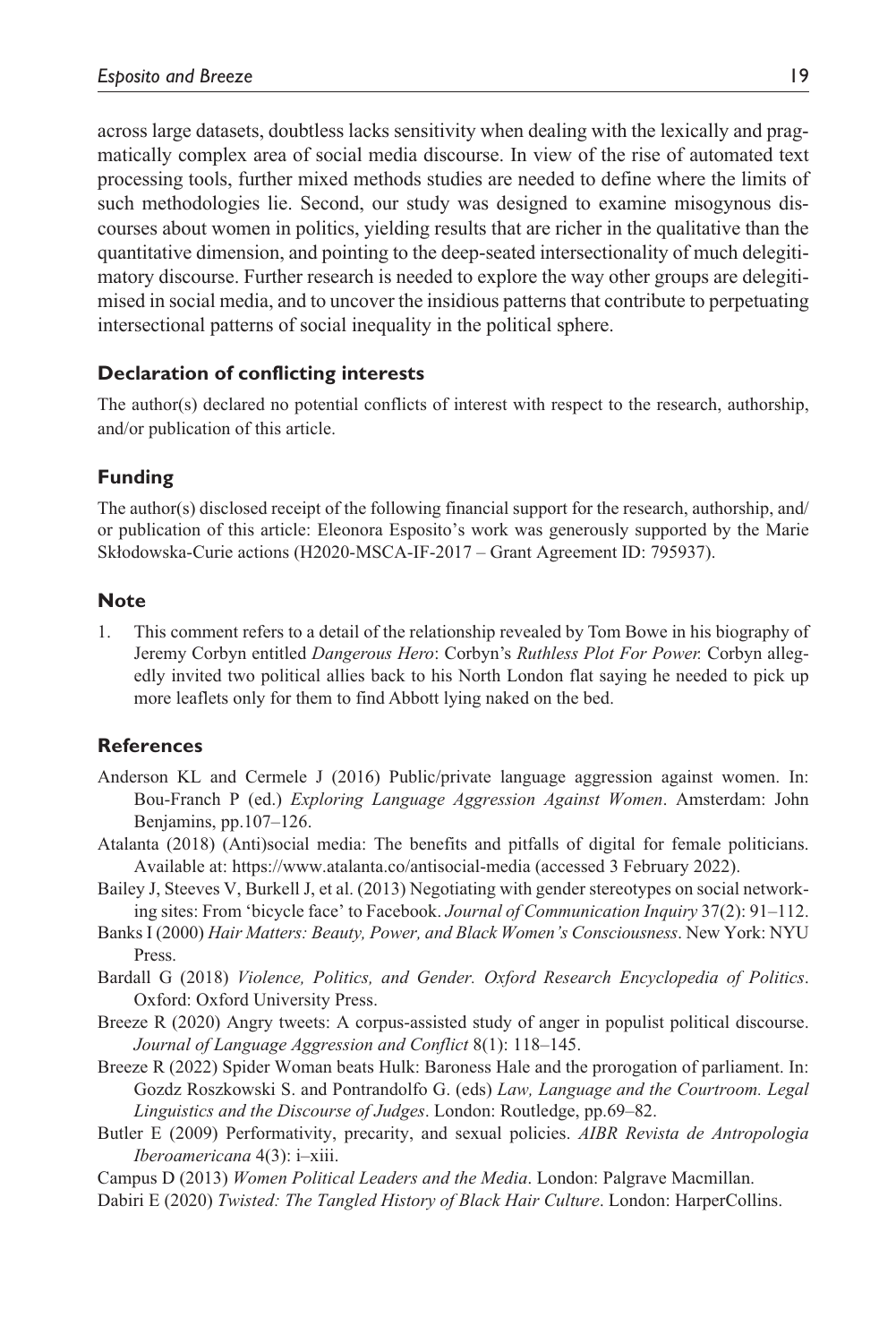- Daily Express (2019) How Jeremy Corbyn exposed his love affair with Diane Abbott 'She was shocked.' Available at: [https://www.express.co.uk/news/uk/1205990/jeremy-corbyn-news](https://www.express.co.uk/news/uk/1205990/jeremy-corbyn-news-labour-party-diane-abbott-love-affair-general-election-2019-spt)[labour-party-diane-abbott-love-affair-general-election-2019-spt](https://www.express.co.uk/news/uk/1205990/jeremy-corbyn-news-labour-party-diane-abbott-love-affair-general-election-2019-spt) (accessed 3 February 2022).
- Dixon LJ, Correa T, Straubhaar J, et al. (2014) Gendered space: The digital divide between male and female users in Internet public access sites. *Journal of Computer-Mediated Communication* 19(4): 991–1009.
- Esposito E (2021) Introduction: Critical perspectives on gender, politics and violence. *Journal of Language Aggression and Conflict* 9(1): 1–20.
- Esposito E and Zollo SA (2021) "How dare you call her a pig, I know several pigs who would be upset if they knew." A multimodal critical discursive approach to online misogyny against UK MPs on YouTube. *Journal of Language Aggression and Conflict* 9(1): 47–75.
- Gorrell G, Bakir ME, Greenwood MA, et al. (2019) Race and religion in online abuse towards UK politicians. Preprint. arXiv:1910.00920
- Gorrell G, Bakir ME, Roberts I, et al. (2020) Which politicians receive abuse? Four factors illuminated in the UK general election 2019. *EPJ Data Science* 9: 18.
- Haraldsson A and Wängnerud L (2019) The effect of media sexism on women's political ambition: Evidence from a worldwide study. *Feminist Media Studies* 19(4): 525–541.
- House of Commons Library (2020) General Election 2019: How many women were elected? Available at: [https://commonslibrary.parliament.uk/general-election-2019-how-many-women](https://commonslibrary.parliament.uk/general-election-2019-how-many-women-were-elected/)[were-elected/](https://commonslibrary.parliament.uk/general-election-2019-how-many-women-were-elected/) (accessed 31 October 2021).
- Jane EA (2014) "Your a ugly, whorish, slut" Understanding E-bile. *Feminist Media Studies* 14(4): 531–546.
- Jones O (2020) *Chavs: The Demonization of the Working Class*. London: Verso.
- Keipi T, Näsi M, Oksanen A, et al. (2017) *Online Hate and Harmful Content: Cross-National Perspectives*. London: Routledge.
- KhosraviNik M (2017) Social media critical discourse studies (SM-CDS). In: Flowerdew J and Richardson JE (eds) *Handbook of Critical Discourse Analysis*. London: Routledge, pp.583–596.
- KhosraviNik M and Esposito E (2018) Online hate, digital discourse and critique: Exploring digitally-mediated discursive practices of gender-based hostility. *Lodz Papers in Pragmatics* 14(1): 45–68.
- Krook ML (2020) *Violence Against Women in Politics*. New York: Oxford University Press.
- Krook ML and Mackay F (2010) *Gender, Politics and Institutions: Towards a Feminist Institutionalism*. Basingstoke/New York: Palgrave Macmillan.
- Krook ML and Restrepo Sanín J (2020) The cost of doing politics? Analyzing violence and harassment against female politicians. *Perspectives on Politics* 18: 740–755.
- Kuperberg R (2021) Incongruous and illegitimate: Antisemitic and Islamophobic semiotic violence against women in politics in the United Kingdom. *Journal of Language Aggression and Conflict* 9(1): 100–126.
- Manne K (2017) *Down Girl. The Logic of Misogyny*. Oxford: Oxford University Press.
- McArthur T (1981) *Longman Lexicon of Contemporary English*. London: Longman.
- Oppenheim M (2019) General election: women MPs standing down over 'horrific abuse', campaigners warn. *The Independent*, 31 October.
- Patton MQ (2002) *Qualitative Research and Evaluation Methods*, 3rd edn. Thousand Oaks, CA: SAGE.
- Pew Research Center (2017) *Online Harassment 2017*. [https://www.pewinternet.org/2017/07/11/](https://www.pewinternet.org/2017/07/11/online-harassment-2017) [online-harassment-2017](https://www.pewinternet.org/2017/07/11/online-harassment-2017) (accessed 8 September 2022).
- Powell A and Henry N (2017) *Sexual Violence in a Digital Age*. New York, NY: Springer.
- Rayson P (2008) From key words to key semantic domains. *International Journal of Corpus Linguistics* 13(4): 519–549.